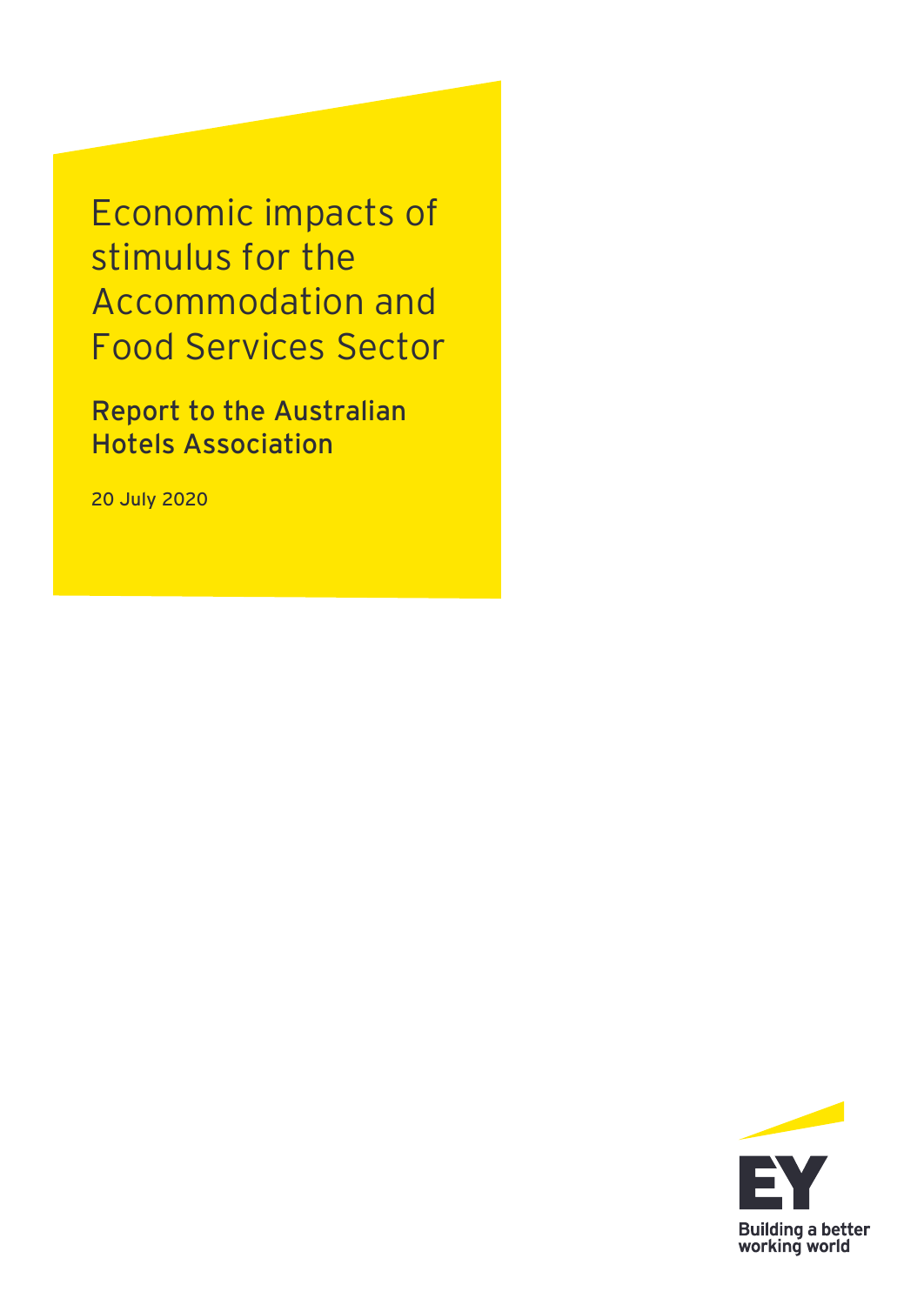#### **NOTICE**

Ernst & Young was engaged on the instructions of the Australian Hotels Association ("Client", "AHA") to provide an assessment of the potential economic impacts of selected stimulus measures on the Accommodation and Food Services sector in Australia during the incidence of the COVID-19 downturn ("Project"), in accordance with the engagement agreement dated 10 June 2020.

The results of Ernst & Young's work, including the assumptions and qualifications made in preparing the report, are set out in Ernst & Young's report dated 20 July 2020 ("Report"). The Report should be read in its entirety including the transmittal letter, the applicable scope of the work and any limitations. A reference to the Report includes any part of the Report. No further work has been undertaken by Ernst & Young since the date of the Report to update it.

Ernst & Young has prepared the Report for the benefit of the Client and has considered only the interests of the Client. Ernst & Young has not been engaged to act, and has not acted, as advisor to any other party. Accordingly, Ernst & Young makes no representations as to the appropriateness, accuracy or completeness of the Report for any other party's purposes.

Any references made to the impact of COVID-19 (SARS-CoV-2) ("Coronavirus" or "Virus") on AHA in the Report are based on preliminary enquiries and are not to be interpreted as a complete commentary or as an accurate assessment of the full impact of the Virus. Neither our scope included, nor we have undertaken an analysis of potential impact of the Virus on the accommodation and food services (AFS) sector. Further, as the full impact of the Virus cannot be predicted with any degree of certainty (either for the AFS sector as a whole or individual stakeholders), the potential for unknown ramifications on consumers, supply chains, commercial counterparties (both direct and indirect to the operations of the relevant stakeholders within the AFS sector), future decisions that the relevant stakeholders may make as a result of the evolving Virus situation and potentially adverse geopolitical outcomes, means that the actual results may be further significantly impacted by the Coronavirus. The limitations of the Report should be noted and AHA should make their own determination as to whether the uncertainty of the impact of the Coronavirus would impact your decisions.

No reliance may be placed upon the Report or any of its contents by any party other than the Client ("Third Parties"). Any Third Party receiving a copy of the Report must make and rely on their own enquiries in relation to the issues to which the Report relates, the contents of the Report and all matters arising from or relating to or in any way connected with the Report or its contents.

Ernst & Young disclaims all responsibility to any Third Parties for any loss or liability that the Third Parties may suffer or incur arising from or relating to or in any way connected with the contents of the Report, the provision of the Report to the Third Parties or the reliance upon the Report by the Third Parties.

No claim or demand or any actions or proceedings may be brought against Ernst & Young arising from or connected with the contents of the Report or the provision of the Report to the Third Parties. Ernst & Young will be released and forever discharged from any such claims, demands, actions or proceedings.

Ernst & Young have consented to the Report being published electronically on the Client's website for informational purposes only. Ernst & Young have not consented to distribution or disclosure beyond this. The material contained in the Report, including the Ernst & Young logo, is copyright. The copyright in the material contained in the Report itself, excluding Ernst & Young logo, vests in the Client. The Report, including the Ernst & Young logo, cannot be altered without prior written permission from Ernst & Young.

Ernst & Young's liability is limited by a scheme approved under Professional Standards Legislation.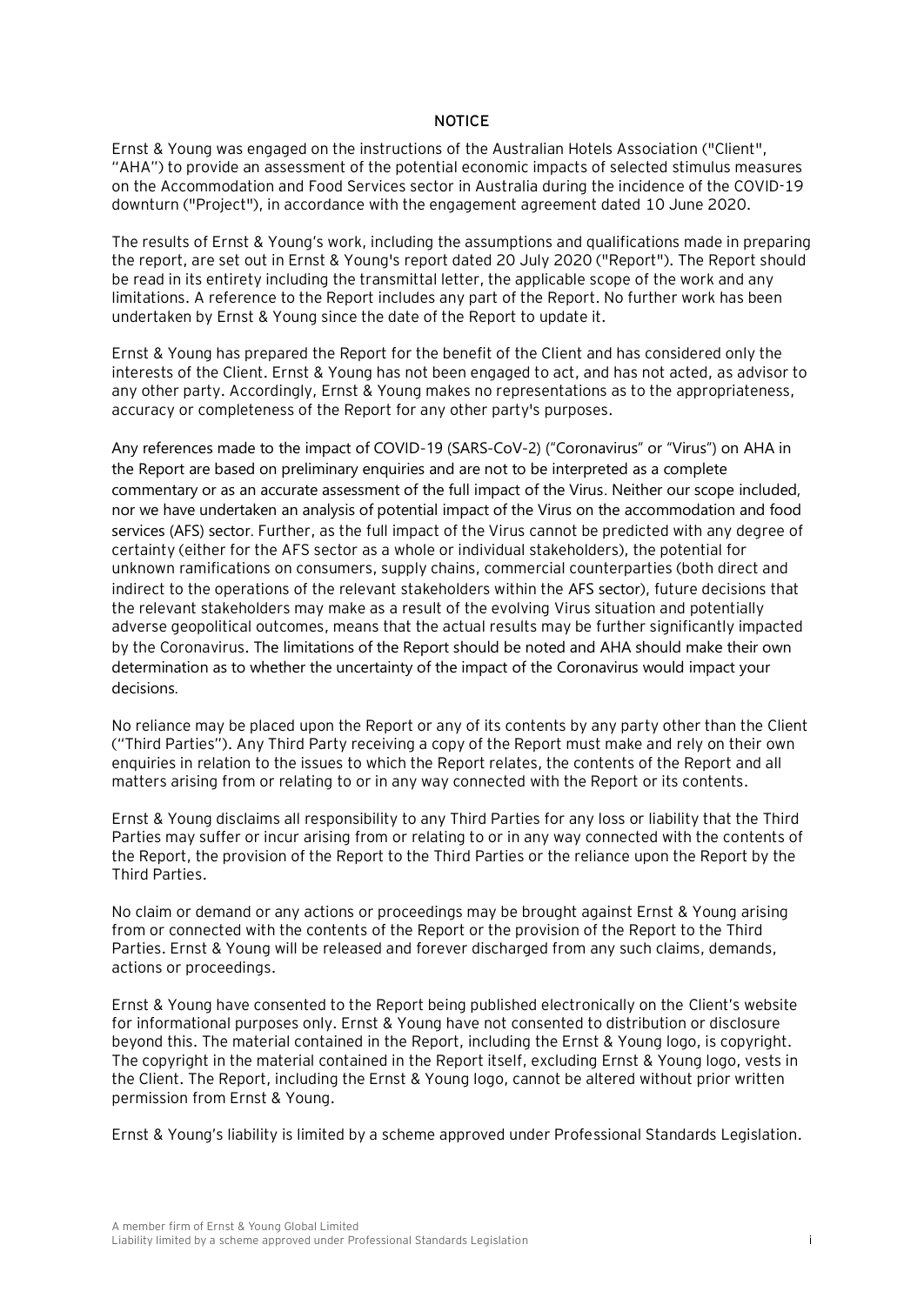20 July 2020

Mr Stephen Ferguson National Chief Executive Officer Australian Hotels Association 27 Murray Cres Griffith ACT 2603

### **Economic impacts of stimulus for the Accommodation and Food Services Sector**

### Dear Mr Ferguson

In accordance with our Engagement Agreement dated 10 June 2020 ("Agreement"), Ernst & Young ("we" or "EY") has been engaged by the Australian Hotels Association ("you", "AHA" or the "Client") to provide an assessment of the potential economic impacts of selected stimulus measures on the Accommodation and Food Services sector in Australia during the incidence of the COVID-19 downturn (the "Services" or the "Project").

The enclosed report (the "Report") sets out the outcomes of our work. You should read the Report in its entirety. A reference to the report includes any part of the Report.

### **Purpose of our Report and restrictions on its use**

Please refer to a copy of the Agreement for the restrictions relating to the use of our Report. We understand that the deliverable by EY will be used to support public statements which AHA will make in policy forums relating to the potential economic impacts on the industry (the "Purpose"). Subject to the terms of the Agreement, AHA may reference our independent analysis in the context of the potential economic impact of certain stimulus measures on the Accommodation and Food Services sector in Australia.

This Report was prepared on the specific instructions of AHA solely for the Purpose and should not be used or relied upon for any other purpose.

This Report and its contents may not be quoted, referred to or shown to any other parties except as provided in the Agreement. We accept no responsibility or liability to any person other than to AHA or to such party to whom we have agreed in writing to accept a duty of care in respect of this Report, and accordingly if such other persons choose to rely upon any of the contents of this Report they do so at their own risk.

#### **Nature and scope of our work**

The scope of our work, including the basis and limitations, are detailed in our Agreement and in this Report.

Our work commenced on 10 June 2020 and was completed on 20 July 2020. Therefore, our Report does not take account of events or circumstances arising after 20 July 2020 and we have no responsibility to update the Report for such events or circumstances.

In preparing this Report we have considered and relied upon information from a range of sources believed after due enquiry to be reliable and accurate. We have not been informed that any information supplied to us, or obtained from public sources, was false or that any material information has been withheld from us.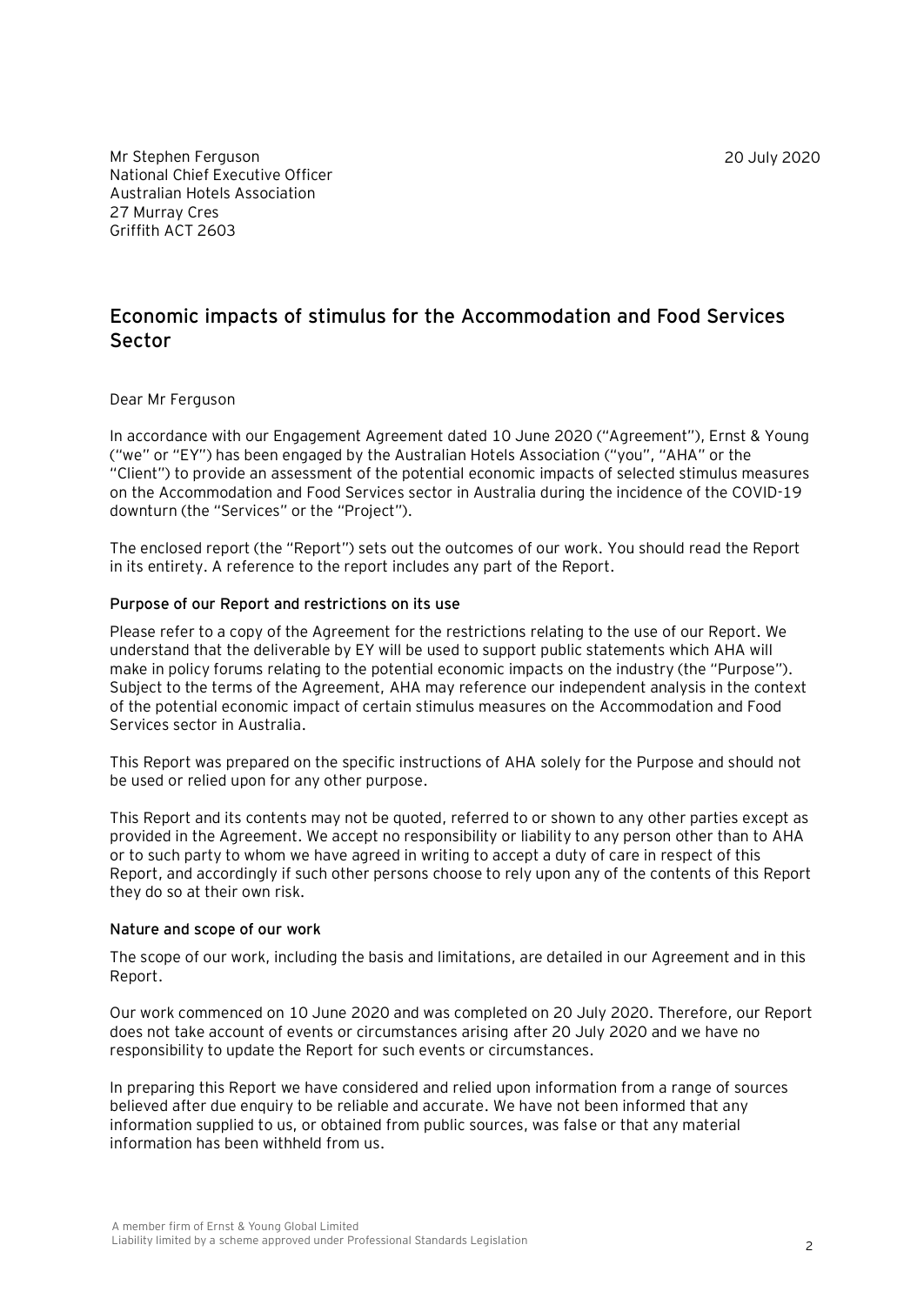We do not imply, and it should not be construed that we have verified any of the information provided to us, or that our enquiries could have identified any matter that a more extensive examination might disclose. However, we have evaluated the information provided to us by AHA as well as other parties through enquiry, analysis and review.

The work performed as part of our scope considers information provided to us and a combination of input assumptions relating to future conditions, which may not necessarily represent actual or most likely future conditions. Additionally, modelling work performed as part of our scope inherently requires assumptions about future behaviours and market interactions, which may result in forecasts that deviate from future conditions. There will usually be differences between estimated and actual results, because events and circumstances frequently do not occur as expected, and those differences may be material. We take no responsibility that the projected outcomes will be achieved, if any.

We highlight that our analysis and Report do not constitute investment advice or a recommendation to you on a future course of action. We provide no assurance that the scenarios we have modelled will be accepted by any relevant authority or third party.

Our conclusions are based, in part, on the assumptions stated and on information provided by AHA and other information sources used during the course of the engagement. The modelled outcomes are contingent on the collection of assumptions as agreed with AHA and no consideration of other market events, announcements or other changing circumstances are reflected in this Report. Neither Ernst & Young nor any member or employee thereof undertakes responsibility in any way whatsoever to any person in respect of errors in this Report arising from incorrect information provided by AHA or other information sources used.

This letter should be read in conjunction with our Report, which is attached.

Thank you for the opportunity to work on this project for you. Should you wish to discuss any aspect of this Report, please do not hesitate to contact Bob Scealy on 0410 323 301.

Yours sincerely,

ANOWN

Steve Brown Partner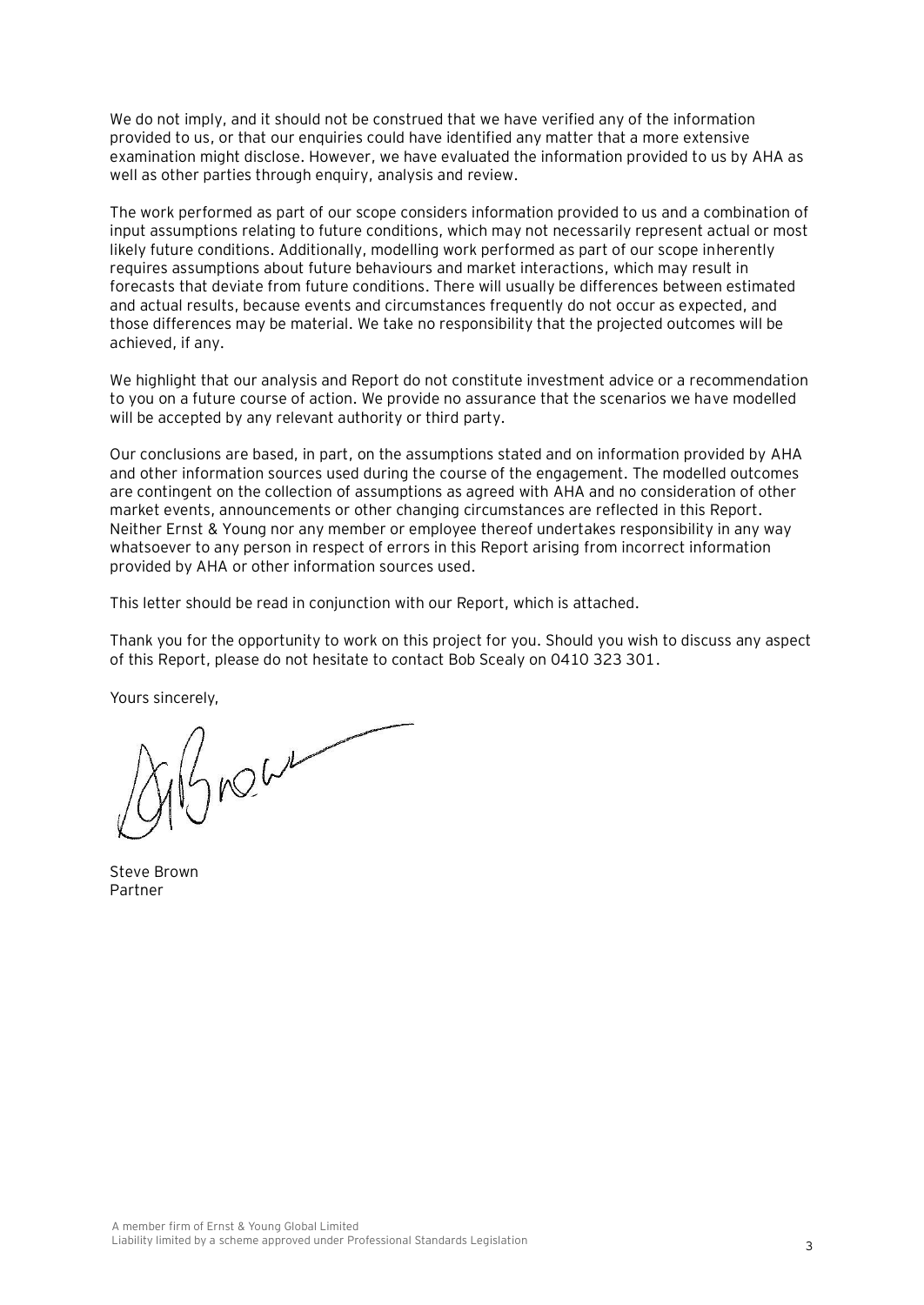## **1. Introduction**

The economic shockwave from the Covid-19 shutdown is historically unprecedented. To manage the public health crisis, many parts of the Australian economy were locked down and are only now starting to re-open, albeit with considerable restrictions which differ state to state.

Australia's accommodation and food services sector has been impacted by Covid-19, with many businesses unable to trade for months and a widespread layoff of workers. The longer the crisis endures, the longer businesses in the sector will take to return to normal operations, and some are likely to be severely financially distressed.

The Australian Hotels Association (AHA) engaged EY to assess the potential economic impacts of selected stimulus measures aimed at supporting the accommodation and food services (AFS) sector during the current Covid-19 economic downturn.

Two potential options to support the sector through the crisis have been proposed by AHA:

- Suspending fringe benefits tax (FBT) on meal and beverage entertainment and accommodation expenses for three years
- Extending the current JobKeeper support program for a period of six-months, from October 2020 to March 2021.

This report provides an economic assessment of these options, including their potential to stimulate activity in the AFS sector and the wider economy, and their likely costs to government. Details of the analysis and underpinning assumptions are provided in the appendices to this report.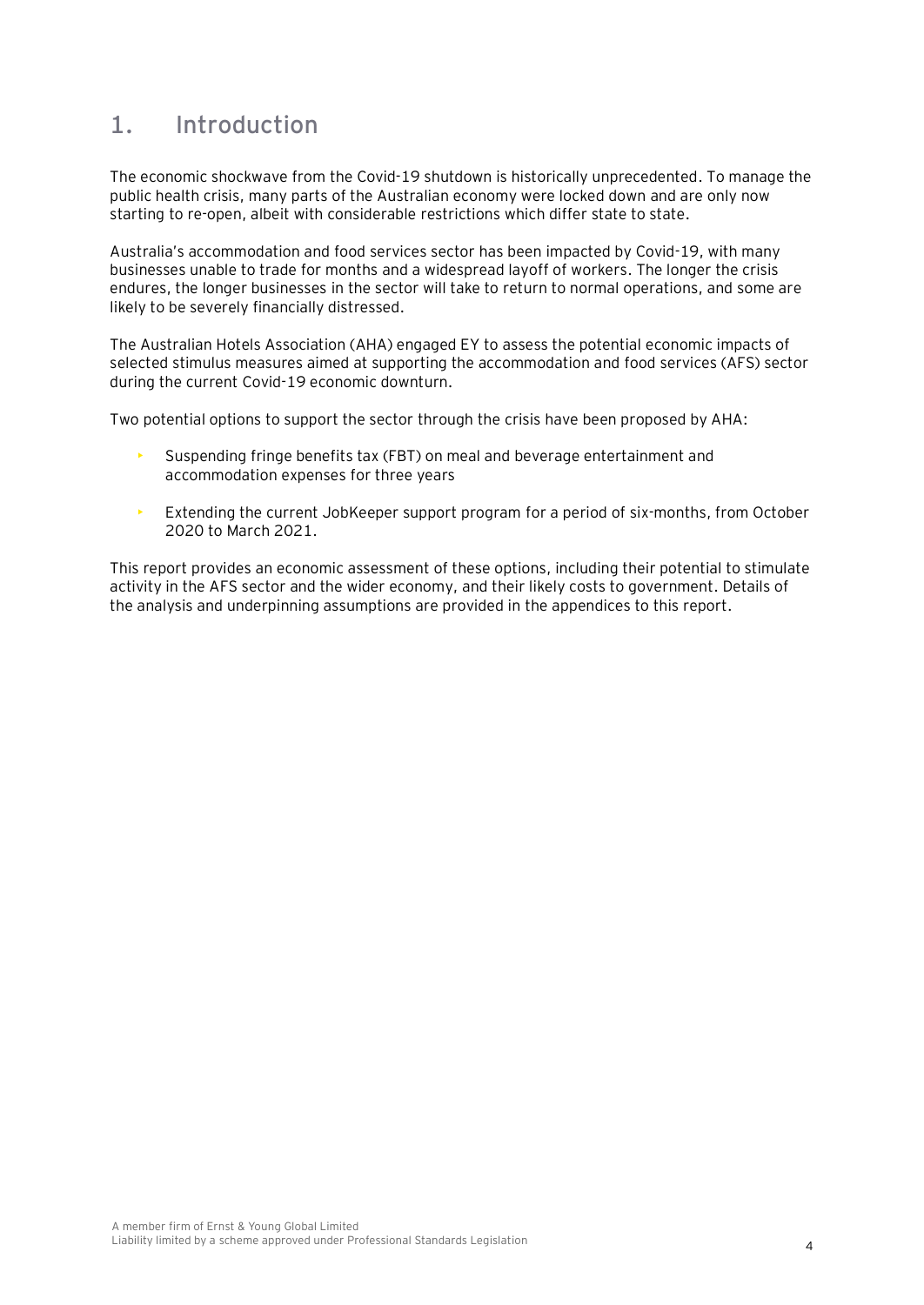## **2. A brief profile of Australia's accommodation and food services sector**

Australia's AFS sector comprises a wide range of businesses, including accommodation services such as hotels, motels and serviced apartments, as well as restaurants, cafés, takeaways, pubs and bars. The sector is large and has a strong impact on the Australian economy − in the year ending June 2019, the AFS industry contributed around \$43 billion of gross value added.<sup>1</sup>

With almost 100,000 establishments and 79,000 enterprises (Table 1), the industry acts as a key source of employment for thousands of people in Australia. In fact, over 900,000 people are directly employed by the sector. This includes about 800,000 people working in food and beverage services and a further 100,000 people within the accommodation industry.<sup>2</sup>

Notable occupations include restaurant and hotel managers, bar attendants, baristas, casual waiters, sales assistants and receptionists. As seen in Table 1, many of Australia's AFS businesses are takeaway services, cafes and coffee shops. This is also reflected in the high proportion of workers in fast food establishments and restaurants. Many people working in takeaway stores and restaurants are younger workers, who are often casual employees. This story also rings true for the rest of the industry, with a high proportion of the AFS workforce consisting of casual staff<sup>3</sup>.

| Table 1: AFS Businesses in Australia |                       |                                 |              |             |                              |                                      |        |
|--------------------------------------|-----------------------|---------------------------------|--------------|-------------|------------------------------|--------------------------------------|--------|
|                                      | Hotels and<br>resorts | Pubs, bars<br>and<br>nightclubs | Social clubs | Restaurants | Cafes and<br>coffee<br>Shops | Fast food<br>and<br>takeaway<br>food | Total  |
| Establishments                       | 1,673                 | 8.578                           | 5.753        | 22.198      | 23.689                       | 36,666                               | 98,557 |
| Enterprises                          | 618                   | 6,182                           | 4,846        | 20,906      | 21,262                       | 25,527                               | 79,341 |
| Course IDICINARIA 2020               |                       |                                 |              |             |                              |                                      |        |

*Source: IBISWorld, 2020*

The AHA is made up of over 5,000 members<sup>4</sup> and the majority of these members are located in New South Wales and Victoria. Major players in the AFS sector include AAPC Limited, which incorporates major brand names such as Marriott, Hyatt, Radisson, IHG, Accor and Rydges, as well as Woolworths Group and McDonald's Australia Holdings Pty Limited. Much of the clubs, food and beverages industries are highly fragmented and consist of smaller owner-operated businesses.

The industry has been particularly affected by the restrictions in place due to Covid-19. The shutdowns in the economy, border closures and social distancing restrictions have prompted a number of AFS businesses to temporarily close, both in response to trading conditions and as a mandated requirement. On top of this, many affected workers would not have access to JobKeeper due to the casual nature of their employment (including short term casual and migrant workers).

<sup>&</sup>lt;sup>1</sup> Source: Australian Bureau of Statistics, 5204.0 - Australian System of National Accounts 2018-19, 'Table 5: Gross Value Added (GVA) by Industry', [https://www.abs.gov.au/AUSSTATS/abs@.nsf/Lookup/5249.0Main+Features12018-](https://www.abs.gov.au/AUSSTATS/abs@.nsf/Lookup/5249.0Main+Features12018-19?OpenDocument)  $\frac{19?0 \text{penDocument}}{2}$ . Accessed 30/06/20

<sup>2</sup> Source: Australian Industry and Skills Committee, 2020, 'Hospitality',

[https://nationalindustryinsights.aisc.net.au/industries/tourism-travel-and-hospitality/hospitality.](https://nationalindustryinsights.aisc.net.au/industries/tourism-travel-and-hospitality/hospitality) Accessed 30/06/20

<sup>&</sup>lt;sup>3</sup> TableBuilder query. 2016 Census - Employment, Income and Education dataset. Source: https://www.abs.gov.au/websitedbs/D3310114.nsf/Home/Census?OpenDocument&ref=topBar

<sup>4</sup> Source: https://aha.org.au/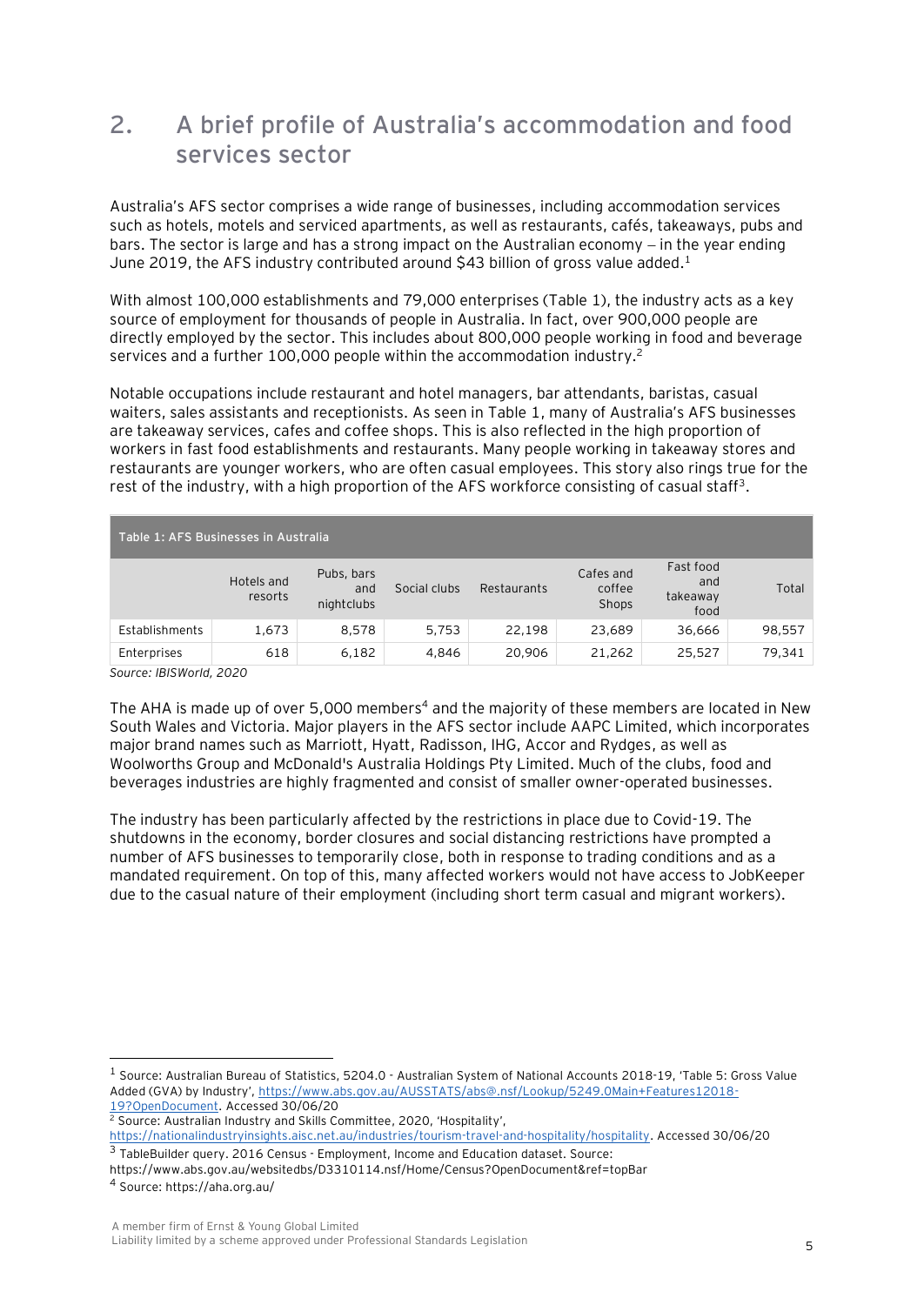Recent ABS data<sup>5</sup> highlights the stark impact of the crisis on the AFS sector:

- 84% of businesses reported decreased revenue, with 53% reporting revenue decreases of 50% or greater. This is the highest proportion of any industry to report revenue decreases in this range.
- 73% of businesses changed their operating hours. This is the highest of any industry and over double the economy wide average of 31%.
- 54% of businesses changed the types and range of products and services offered, again the highest of any industry and over double the economy wide average of 22%.
- 15% of businesses reported that their operations could be supported by less than a month through currently available cash at hand, once again the highest of any industry.

## **2.1 Fringe Benefits, JobKeeper and the AFS sector**

Two government measures to support the sector manage the Covid-19 downturn and reignite economic activity have been identified by AHA. These involve a temporary suspension of Fringe Benefit Tax (FBT) on accommodation and meal entertainment; and an extension of the JobKeeper subsidy payments.

A fringe benefit is defined by the Australian Taxation Office as the provision of a benefit to an employee in a form other than salary or wages,<sup>6</sup> such as businesses paying for meals and accommodation etc which are classed as entertainment.

This form of meal entertainment comprises approximately 4.4% of the total taxable value of fringe benefits each year based on data from 2009-2018 and replicated in Table 2. Table 2 shows the taxable value of meal entertainment and total fringe benefits over this period, representing \$397 million in 2017/18 out of a total fringe benefits taxable amount of \$8,356 million.

Although meal entertainment forms a small portion of the total fringe benefits taxable value, expenditure on business meal entertainment for their employees contributes a significant amount to the sector's revenue as shown in Table 2. The taxation treatment of meal entertainment is therefore an important consideration for the industry.

**Table 2: Fringe benefits and meal entertainment taxable values, 2009/10-2017/18<sup>7</sup>** Total fringe benefits taxable amount Meal entertainment - Gross taxable value 2009/10 \$7,625 \$339 2010/11 | \$7,951 \$7,951 \$386 2011/12 \$8,050 \$398  $2012/13$   $\sqrt{58,677}$   $\sqrt{5371}$  $2013/14$   $\sqrt{59,117}$   $\sqrt{5359}$  $2014/15$  \$9,155 \$368  $2015/16$   $\downarrow$   $\frac{1}{2015/16}$   $\frac{1}{2015/16}$   $\frac{1}{2015/16}$   $\frac{1}{2015/16}$   $\frac{1}{2015/16}$ 2016/17 | \$8,767 \$394 \$394 2017/18 | \$8,356 \$397

Appendix B provides an additional overview of 2016-17 gross taxable meal entertainment value for each industry.

<sup>&</sup>lt;sup>5</sup> Source: Australian Bureau of Statistics, 5676.0.55.003 - Business Indicators, Business Impacts of COVID-19, June 2020 [https://www.abs.gov.au/AUSSTATS/abs@.nsf/DetailsPage/5676.0.55.003June%202020?OpenDocument.](https://www.abs.gov.au/AUSSTATS/abs@.nsf/DetailsPage/5676.0.55.003June%202020?OpenDocument) Accessed 25/6/2020

<sup>6</sup> Australian Taxation Office, [https://www.ato.gov.au/General/fringe-benefits-tax-\(fbt\)/.](https://www.ato.gov.au/General/fringe-benefits-tax-(fbt)/) Accessed 19/06/2020.

<sup>7</sup> Taxation statistics, 2009-2018[, https://data.gov.au/data/dataset/taxation-statistics-2016-17/resource/ddf6b851-1a59-](https://data.gov.au/data/dataset/taxation-statistics-2016-17/resource/ddf6b851-1a59-4b4f-a2f1-802d26b26db2) [4b4f-a2f1-802d26b26db2.](https://data.gov.au/data/dataset/taxation-statistics-2016-17/resource/ddf6b851-1a59-4b4f-a2f1-802d26b26db2) Accessed 19/06/2020.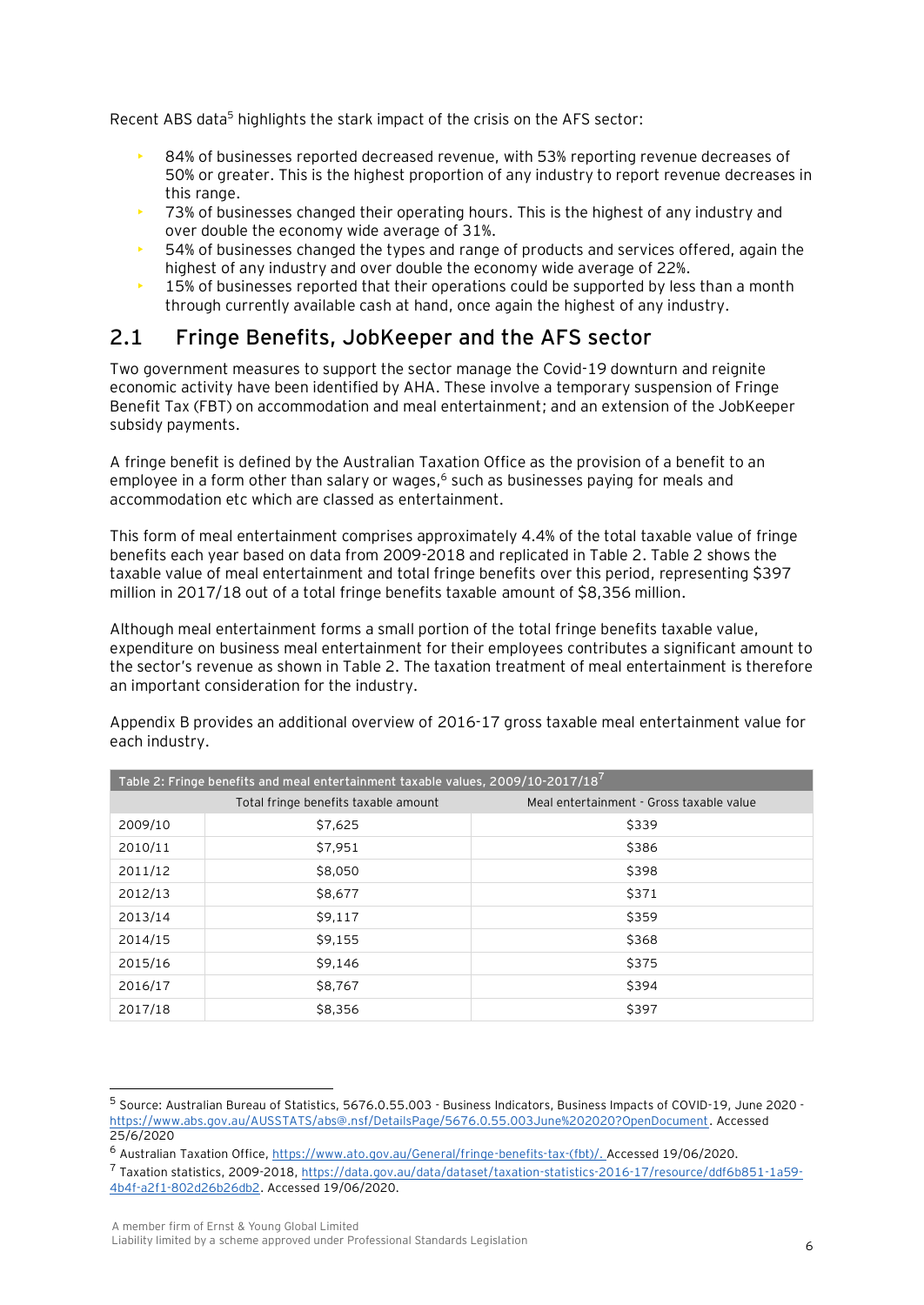The JobKeeper Payment scheme is a temporary business subsidy from the government where eligible businesses can apply to receive \$1,500 per employee per fortnight.<sup>8</sup> The scheme supports businesses affected by Covid-19 by helping with the cost of wages, enabling more Australians to retain their jobs and continue earning an income.

Enrolments for JobKeeper opened on 20 April 2020, with fortnightly payments expected to be made from 25 May 2020 to 27 September 2020. As at 20 May 2020:<sup>9</sup>

- 910,055 Australian business had enrolled in the scheme
- $\cdot$  \$8.7 billion in payments had been approved
- JobKeeper payments covered approximately 2.9 million employees

Approximately 67% of businesses in accommodation and food services sector indicate that JobKeeper has influenced their employment decisions.<sup>10</sup> As such, AHA believes that the potential extension of the program might be a critical factor in helping support many at-risk workers and businesses until trading conditions begin to normalise.

<sup>8</sup> Australian Taxation Office, JobKeeper Payment - [https://www.ato.gov.au/general/jobkeeper-payment/.](https://www.ato.gov.au/general/jobkeeper-payment/) Accessed 26/06/2020

<sup>9</sup> Australian Government Treasury, JobKeeper Update - [https://treasury.gov.au/media-release/jobkeeper-update.](https://treasury.gov.au/media-release/jobkeeper-update) Accessed 26/06/2020.

<sup>10</sup> 5676.0.55.003 - Business Indicators, Business Impacts of COVID-19, April 2020, available at [https://www.abs.gov.au/AUSSTATS/abs@.nsf/allprimarymainfeatures/618D7C8455B65D65CA258575007E6473?opendoc](https://www.abs.gov.au/AUSSTATS/abs@.nsf/allprimarymainfeatures/618D7C8455B65D65CA258575007E6473?opendocument) [ument,](https://www.abs.gov.au/AUSSTATS/abs@.nsf/allprimarymainfeatures/618D7C8455B65D65CA258575007E6473?opendocument) last accessed 26/6/2020. Note that exact data is not provided, and so estimates have been drawn from the graph presented in "Business response to Job Keeper Payment scheme".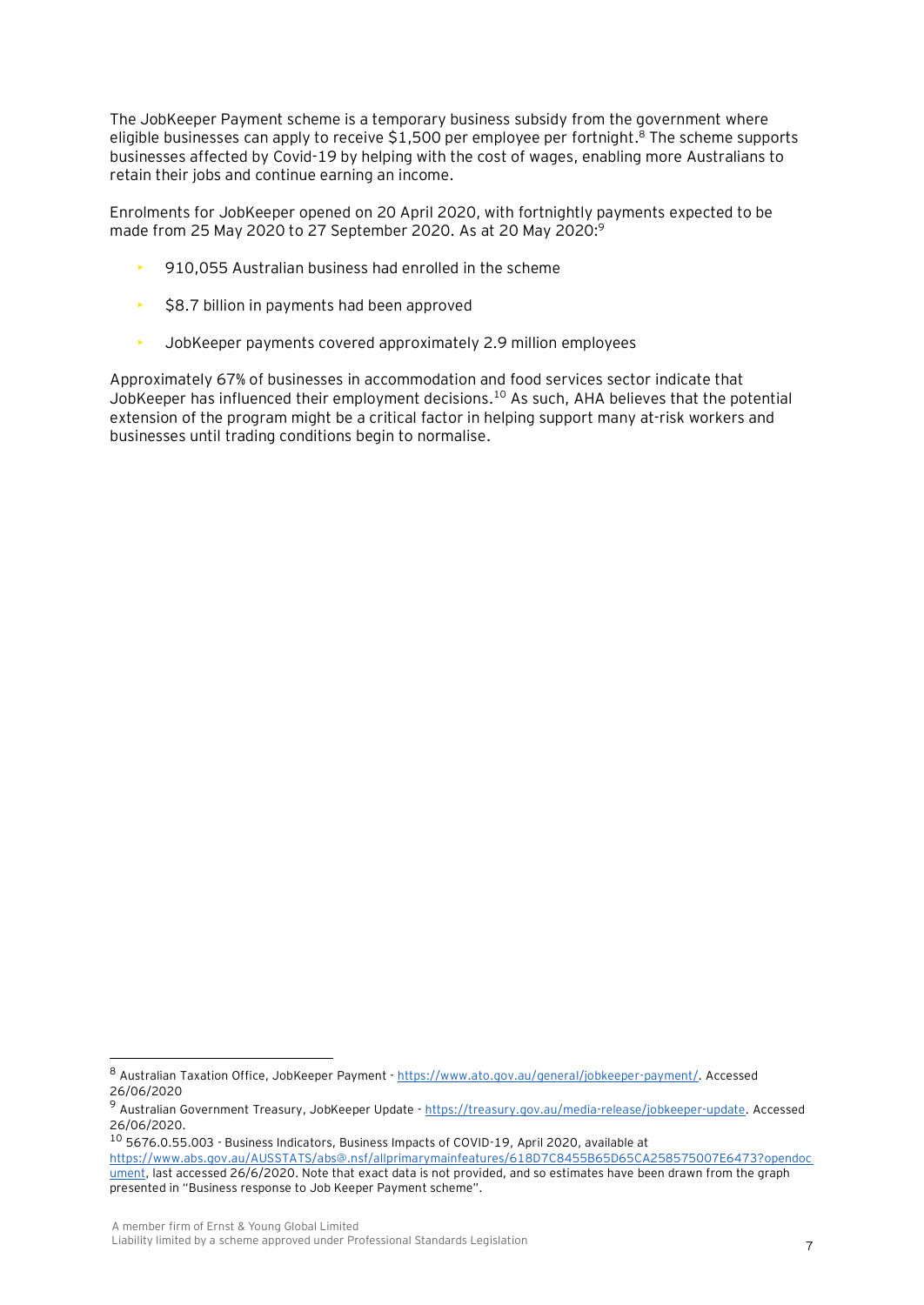# **3. Analysis of the support options**

AHA has proposed two primary options which could be implemented by the Commonwealth Government to provide support for the sector  $-$  a temporary suspension of FBT for meal, beverage and accommodation expenses; and a six-month extension to JobKeeper.

These options aim to provide both short-term relief to the sector during the immediate combination of imposed restrictions and a sharp pullback in spending by consumers and businesses, as well as medium-term stimulus as both the domestic economy and international tourism rebounds.

Specific scenarios for these support options are detailed below.

### **Support Option 1: Suspension of FBT**

This option measures the impact of a three-year suspension of fringe benefits tax on meal and beverage entertainment and accommodation expenses, intended to provide stimulus to the sector over the medium term.

Two key coverage options are examined:

- Option 1A examines a three-year suspension of FBT expenses prescribed for all businesses in the sector.
- Option 1B examines an FBT exemption which applies to small and medium enterprises only.

Both options are proposed to operate for a three-year period from 2020/21 to 2022/23.

### **Support Option 2: JobKeeper Extension**

This option involves extending the current JobKeeper support program for another six-month period to provide additional short-term relief to the sector. Under the scheme, JobKeeper would extend from October 2020 to March 2021.

Consultation with AHA and AusVenueCo indicates that termination of the JobKeeper program, as currently proposed, is likely to have different impacts for different sized businesses. Larger businesses are more likely to manage the removal of JobKeeper by reducing staff headcount, while smaller businesses are less able to reduce staff levels and are more likely to close altogether. At the start of 2018/19 there were approximately 86,600 businesses in the AFS sector with under 20  $employees<sup>11</sup>$ .

On this basis of these industry risks, the impacts of this option are driven by a reduced rate of businesses closure, expressed as a percentage of the rate of closure observed in the most recent ABS data. The rates of business exit within the sector under normal economic conditions is presented in Appendix A.

<sup>11</sup> Source: ABS, 8165.0 - Counts of Australian Businesses, including Entries and Exits, June 2015 to June 2019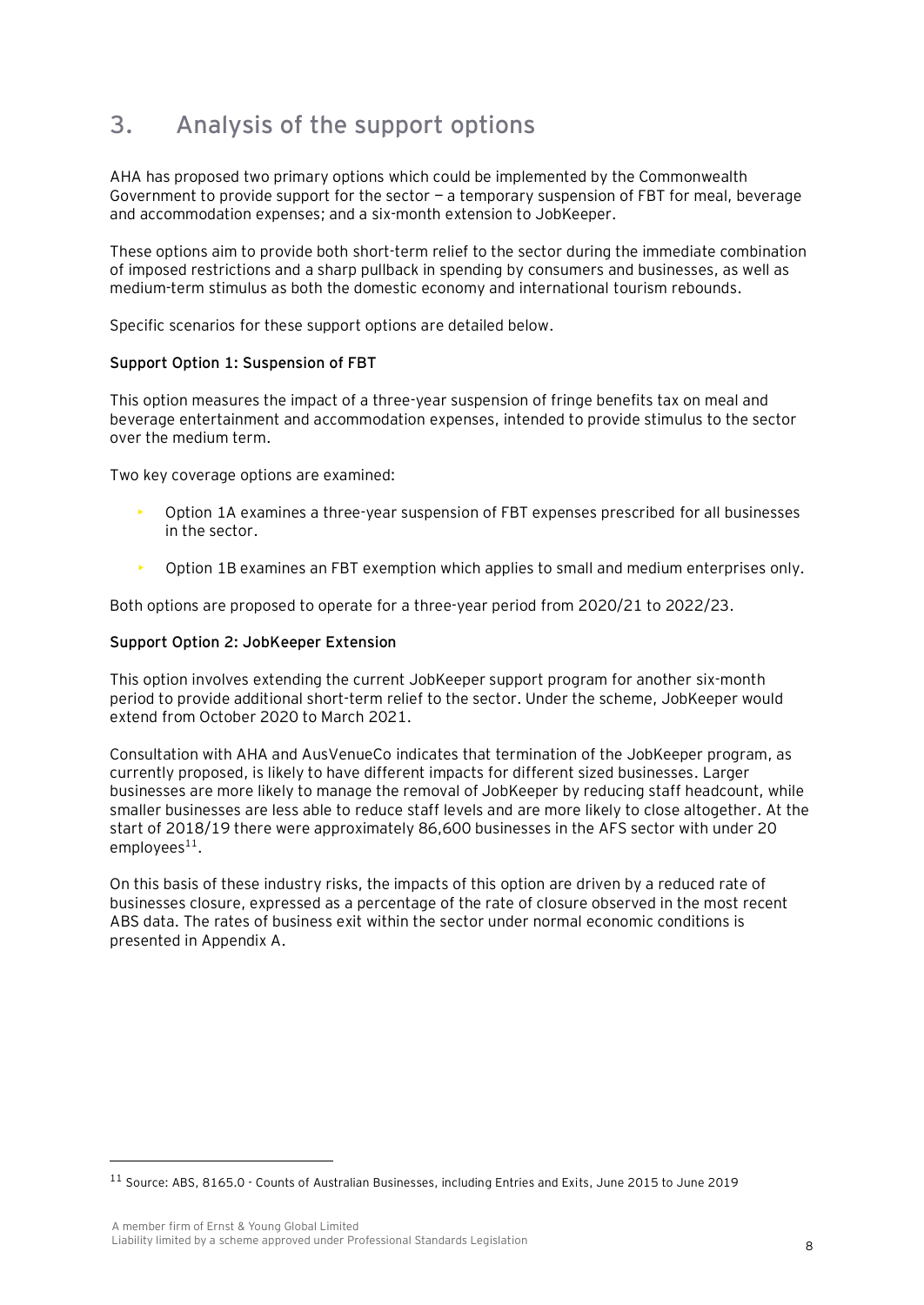Within this option, four alternative scenarios are examined, based on the transition of unemployed workers to other forms of welfare support (fortnightly JobSeeker payments of either \$1,100 or \$550) and the potential closure of businesses in the sector if support is withdrawn and challenging business conditions continue. The scenarios are summarised in Table 3.

|           | Table 3: Summary of modelled JobKeeper extension options |                               |                                                                          |
|-----------|----------------------------------------------------------|-------------------------------|--------------------------------------------------------------------------|
| Scenario  | Fortnightly JobSeeker payment                            | Fortnightly JobKeeper payment | Potential Businesses saved as a share<br>of normal business closure rate |
| Option 2A | \$1,100                                                  | \$1,500                       | 25%                                                                      |
| Option 2B | \$1,100                                                  | \$1,500                       | 50%                                                                      |
| Option 2C | \$550                                                    | \$1,500                       | 25%                                                                      |
| Option 2D | \$550                                                    | \$1,500                       | 50%                                                                      |

### **What impacts are examined?**

The support options identified involve direct costs to government. These occur through the reduced FBT revenues (Option 1A and 1B) and increased effective welfare costs (Options 2A and 2B being the difference between a \$1,100 JobSeeker payment and a \$1,500 JobKeeper payment, and 2C and 2D being the difference between a \$550 JobSeeker payment and a \$1,500 JobKeeper payment), as described in Table 4.

We assume that the direct costs of the sector support options would be met through the raising of debt, consistent with announcements by the Government on how existing stimulus measures are being financed. Under these financing arrangements, there is no equivalent reduction in government expenditure elsewhere in the economy or increase in aggregate tax takings factored in the analysis.

For each support option we estimate the direct cost to government of the program, the direct impact on sector, and the economy wide impacts.

An industry specific model has been developed for this exercise, and calibrated to industry information provided by AHA, data from the Australian Taxation Office and the Australian Bureau of Statistics. A detailed description of the methodology to assess the impacts is provided in Appendix A.

| Table 4: Summary of potential direct costs to Government by scenario, \$m |           |           |                          |                          |                          |                          |
|---------------------------------------------------------------------------|-----------|-----------|--------------------------|--------------------------|--------------------------|--------------------------|
| Year                                                                      | Option 1A | Option 1B | Option 2A                | Option 2B                | Option 2C                | Option 2D                |
| 2020/21                                                                   | \$286     | \$193     | \$1,561                  | \$1,561                  | \$3,706                  | \$3,706                  |
| 2021/22                                                                   | \$260     | \$169     | $\overline{\phantom{a}}$ | $\overline{\phantom{a}}$ | $\overline{\phantom{a}}$ | $\overline{\phantom{a}}$ |
| 2022/23                                                                   | \$263     | \$171     | ۰                        | $\overline{\phantom{a}}$ | $\overline{\phantom{a}}$ | -                        |

*Source: EY estimates*

### **3.1 Estimated impacts of support options**

Each of the support options shows economic returns which are greater than the overall cost to Government, with the exception of Option 2C.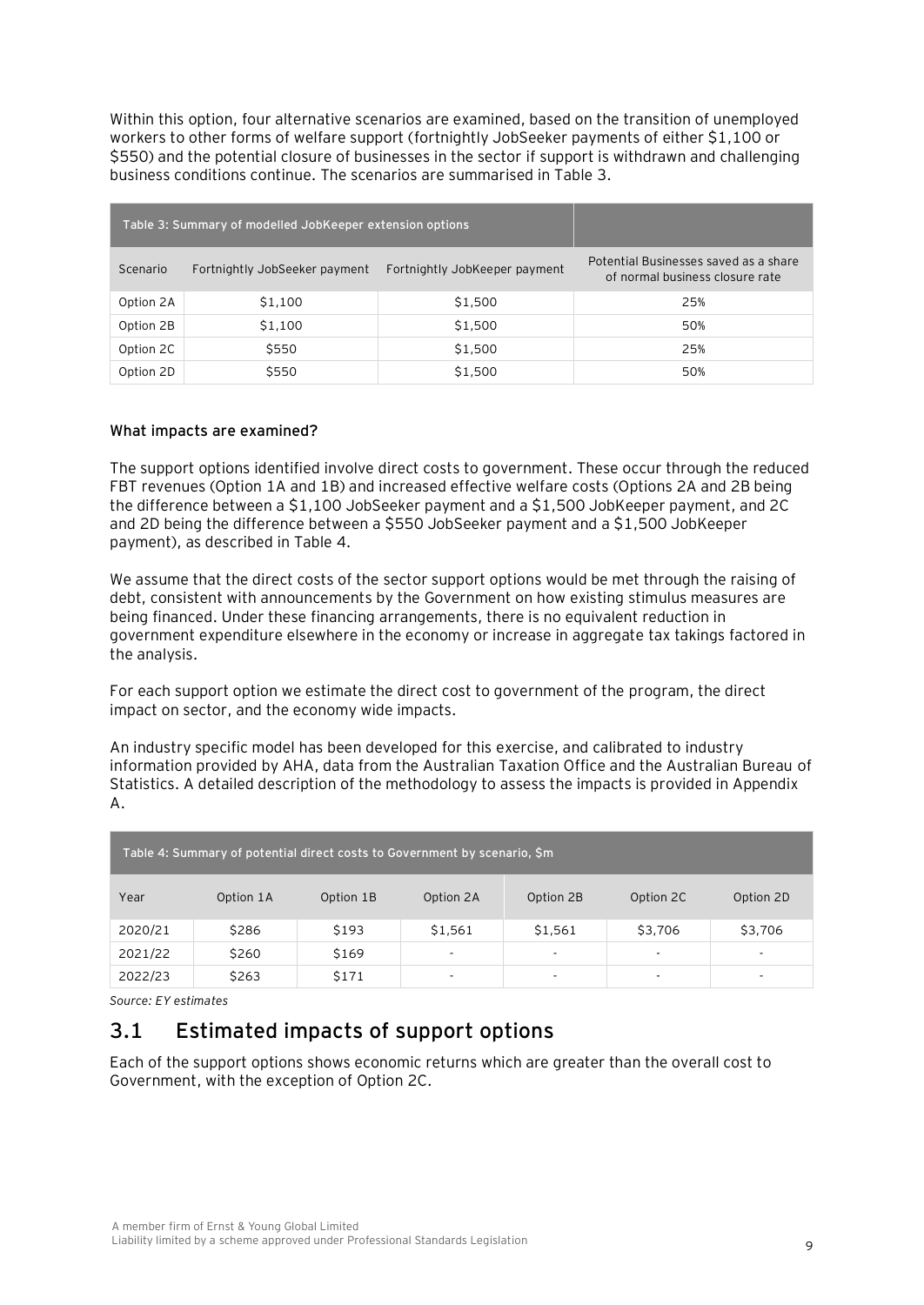- For the FBT exemption support option, limiting the exemption to small and medium enterprises (Option 1B) has a higher economic return for the costs incurred by government reflecting the lower rate of company tax paid by Small and Medium Enterprises (SMEs)<sup>12</sup>.
- Both FBT exemption options (Options 1A and 1B) have key timing impacts. The economic returns are lower in the first year of commencement (FY21), before increasing in the remaining two years (FY22 and FY23). This reflects a likely moderated response by businesses due to social distancing concerns and a general cautiousness on cost control.
- The potential extension of JobKeeper involves varied economic returns, driven by marked differences in the weekly costs of welfare alternatives for workers (fortnightly JobSeeker payments of either \$1,100 or \$550) and the assumed rate of business closure avoided.
	- $\circ$  Where the alternate fortnightly income support for unemployed workers is higher (that is, JobSeeker at a rate of \$1,100 a fortnight), the effective cost of JobKeeper as an alternative is lower, and therefore the economic returns per dollar of cost are higher. This is seen in Scenarios 2A and 2B, which share a common direct cost to Government as shown in Table 4.
	- o Where the assumed rate of business closure avoided is higher, the effective economic returns from the support option are also higher, as seen in Options 2B and 2D.
	- o The sensitivity of the GDP to dollar of cost to Government shown in Table 5 reinforces the importance of program design, directing support to the most vulnerable businesses in the economy.

Table 5 summarises the results of each of the four scenarios in terms of the potential increase in AFS activity, the increase in GDP, the increase in employment and the increase in GDP per dollar of cost to government.

| Table 5: Scenario summary potential results by financial year |         |                         |        |                          |         |                          |         |
|---------------------------------------------------------------|---------|-------------------------|--------|--------------------------|---------|--------------------------|---------|
| Support option                                                |         |                         |        |                          |         |                          |         |
|                                                               |         | Temporary FBT exemption |        |                          |         | Extending JobKeeper      |         |
|                                                               |         | 1A                      | 1B     | 2A                       | 2B      | 2C                       | 2D      |
|                                                               | 2020/21 | \$214                   | \$162  | \$1,286                  | \$2,517 | \$1,286                  | \$2,517 |
| Impact on sector<br>output, \$m                               | 2021/22 | \$525                   | \$397  |                          |         |                          |         |
|                                                               | 2022/23 | \$530                   | \$401  |                          |         | $\overline{\phantom{a}}$ | ٠       |
|                                                               | 2020/21 | \$539                   | \$408  | \$3,238                  | \$6,475 | \$3,238                  | \$6,475 |
| Impact on GDP, \$m                                            | 2021/22 | \$850                   | \$644  |                          |         |                          |         |
|                                                               | 2022/23 | \$855                   | \$647  |                          |         | $\overline{\phantom{a}}$ | ۰.      |
|                                                               | 2020/21 | 3,844                   | 2,911  | 23,109                   | 46,217  | 23,109                   | 46,217  |
| Impact on<br>employment, FTE                                  | 2021/22 | 4,209                   | 3,188  | $\overline{\phantom{a}}$ |         | $\overline{\phantom{a}}$ | ۰.      |
|                                                               | 2022/23 | 4,230                   | 3,204  |                          |         |                          |         |
| GDP per dollar of cost<br>to government                       | 2020/21 | \$1.89                  | \$2.11 | \$1.69                   | \$3.38  | \$0.71                   | \$1.42  |
|                                                               | 2021/22 | \$3.26                  | \$3.81 |                          |         |                          |         |
|                                                               | 2022/23 | \$3.25                  | \$3.79 |                          |         | ٠                        |         |

*Source: EY estimates*

<sup>&</sup>lt;sup>12</sup> Small and Medium Enterprise (SME) is defined as businesses with under \$50 million annual turnover as per the Prosperity Advisers report "FBT on Meal Entertainment Hospitality Reignition Study for the AHA".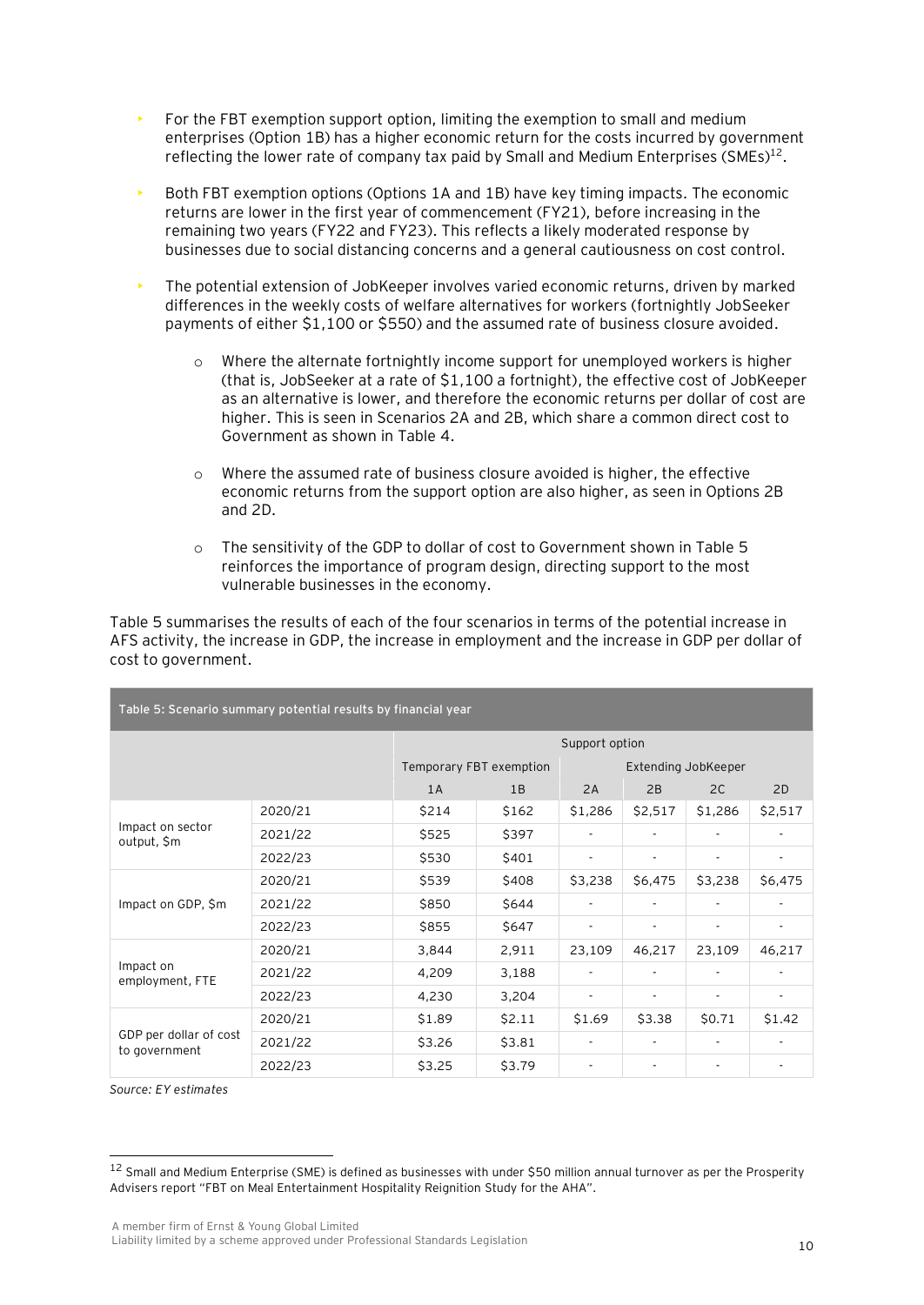# **Appendix A Approach to option design**

The first step in estimating the economy wide impacts is determining the direct impact of each of the measures. A range of data sources and models are drawn upon to develop first round estimates of the potential increase in output for the AFS sector as a result of FBT exemptions or industry based JobKeeper extensions. While each scenario draws on similar input data, the specifics of each scenario calls for tailored estimation approaches. Each of the estimation methodologies are outlined in the subsections below.

Once the direct impacts of each scenario are estimated, the second step is to develop economy wide estimates of the impacts using EY's in-house computable general equilibrium (CGE) model, the EYGEM model. EYGEM is a large scale, dynamic, multi-region, multi-commodity CGE model of the Australian and world economy. CGE models are used extensively by (for example) the Australian Government to assess the economy-wide impacts of major policy changes and economic developments. A detailed description of the EYGEM model is presented in Appendix D.

The direct outputs of each of the estimation exercises described below are used to calibrate a series of economic 'shocks' that are applied to the EYGEM model. The results of these shocks are described in Section 1.4.

## **Options 1A and 1B**

Each of these stimulus scenarios call for a three-year suspension of fringe benefits tax on meal and beverage entertainment and accommodation expenses from financial year 2020/21 to financial year 2022/23. Differentiating the scenarios is the scope of the suspension, with Scenario 1A calling for the suspension to be applied to all businesses regardless of size, while Scenario 1B calls for the suspension to be restricted to SME only.

Estimation of the direct industry response, the cost to Government, and the economy wide impact follows a three step process where we first estimate the existing and forward level of FBT collection, second we estimate the direct behavioural response to the effective tax reduction, and third we apply the increased industry output to the EYGEM model. The detailed approach is as follows:

- 1. The most recent taxation statistics available from the Australian Taxation Office<sup>13</sup> provides the fringe benefits tax paid on meal entertainment, at \$387,185,184 for the financial year 2017/18.
- 2. The most recent national accounts from the Australian Bureau of Statistics<sup>14</sup> provide data on total fringe benefits tax collections on a quarterly basis to March 2020. EY calculations based on this data indicate an increase in total FBT collections of 2.54% from 2017/18 to 2019/20. This increase in FBT takings is used to estimate meal entertainment and accommodation FBT in 2019/20 of \$397,058,203.
- 3. Weekly revenue data provided by AHA for AusVenueCo<sup>15</sup> shows the level of revenue decline experienced to date. This data is used to calibrate a projection of meal entertainment and accommodation FBT takings to 2022/23, suggesting reductions in these FBT takings from 2018/19 of 23% in 2019/20, 26% in 2020/21, 11% in 2021/22, and 0% in 2022/23. This FBT profile is used as the base for calculations in Scenario 1A.

<sup>13</sup> Source - Taxation statistics 2016–17 Fringe benefits tax: Selected items by industry and taxable status, 2017-18 FBT return year. Available at [https://www.ato.gov.au/About-ATO/Research-and-statistics/In-detail/Taxation-statistics/Taxation](https://www.ato.gov.au/About-ATO/Research-and-statistics/In-detail/Taxation-statistics/Taxation-statistics-2016-17/?page=18#Fringe_benefits_tax)[statistics-2016-17/?page=18#Fringe\\_benefits\\_tax,](https://www.ato.gov.au/About-ATO/Research-and-statistics/In-detail/Taxation-statistics/Taxation-statistics-2016-17/?page=18#Fringe_benefits_tax) last accessed 26/6/2020. Note that while this publication is primarily for financial year 2016/17, selected data including on Fringe Benefits Tax is provided for financial year 2017/18. <sup>14</sup> Source - 5206.0 Australian National Accounts: National Income, Expenditure and Product, Table 22. Available at [https://www.abs.gov.au/AUSSTATS/abs@.nsf/DetailsPage/5206.0Mar%202020?OpenDocument,](https://www.abs.gov.au/AUSSTATS/abs@.nsf/DetailsPage/5206.0Mar%202020?OpenDocument) last accessed 26/6/2020. <sup>15</sup> AusVenueCo operate 170 pubs, bars and taverns across Australia in all states and territories with the exception of Tasmania.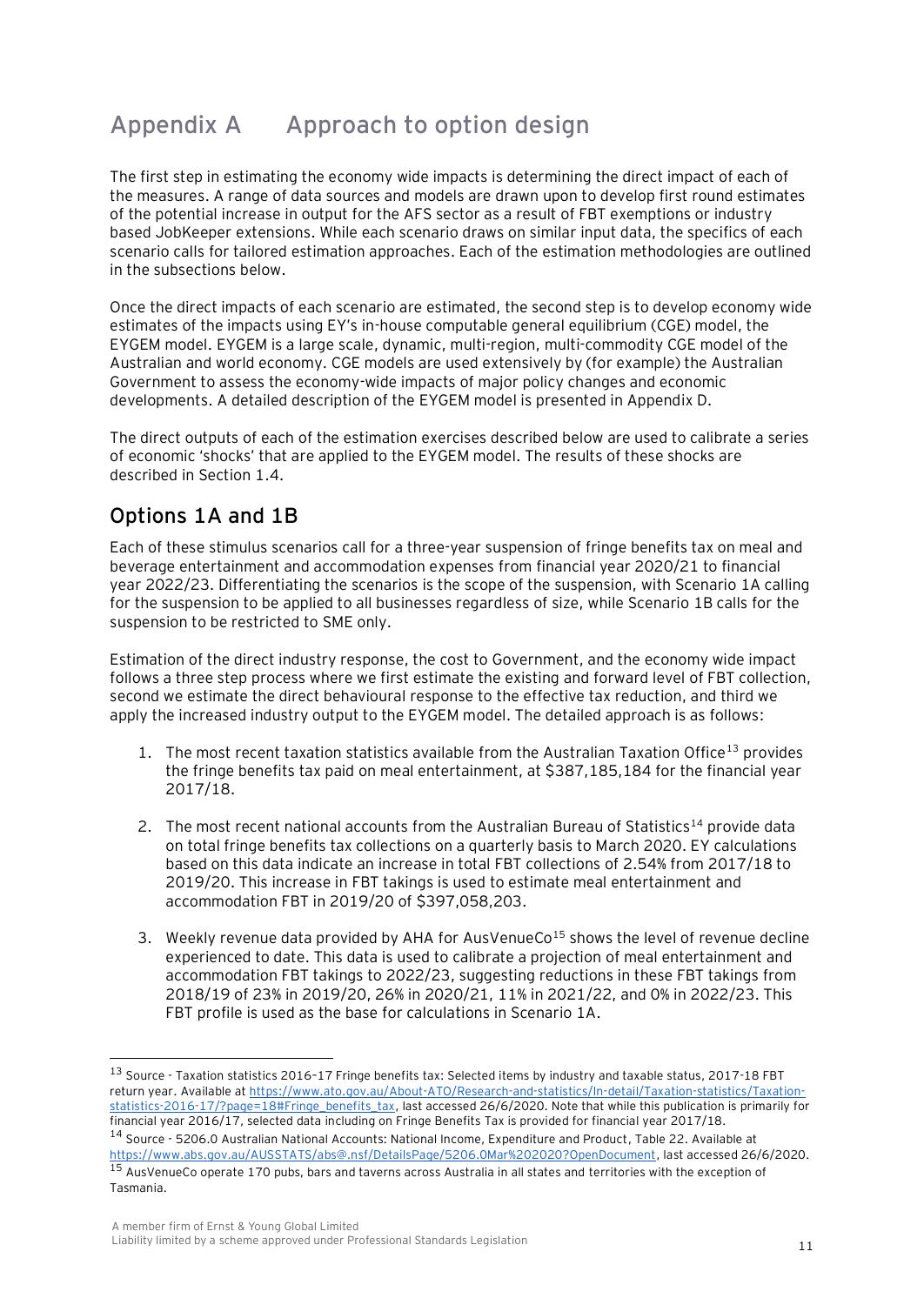- 4. The report 'FBT on Meal Entertainment Hospitality Reignition Study for the AHA' dated 29 May 2020 by Prosperity Advisers QLD indicates that 75.74% of meal entertainment and accommodation FBT is collected from SMEs. This proportion is used to reduce the base of FBT takings calculated previously and provides the FBT base for Scenario 1B.
- 5. Own price elasticities for the categories "Food Away from Home and Alcohol" and "Full Service Restaurant" are drawn from Okrent and Alston<sup>16</sup>, at 0.71 and 1.96 respectively. Noting the wide range in these two elasticities and that the nature of the FBT expenses under investigation is likely to include a combination of these categories we choose a midpoint of 1.335.
- 6. The own price elasticity is applied to reduction in the effective tax collection calculated above for Scenarios 1A and 1B. We make the assumption that over the short-term business is likely to be less responsive to pure price signals than usual, and to have a stronger focus on the real and perceived safety risks of staff gatherings, and so for financial year 2020/21 we halve the own price elasticities estimated above.
- 7. The resulting profile of industry output increase is then used as an output shock for the accommodation and food services sector in the EYGEM model.
- 8. The Prosperity Advisers QLD report (refer 4. above) provides estimates of the total direct (that is, before behavioural changes) loss of revenue to government as a result of suspension of FBT, with a total loss of \$1.12 for every \$1 of FBT suspension in Scenario 1A, and a total loss of \$1.02 for every \$1 of FBT suspension in Scenario 1B, reflecting differences in the rate of corporate tax applied for each entity. Additionally, the report indicates that each additional dollar of expenditure spent on meal entertainment results in an increase in tax revenue of \$0.34. These ratios are applied to the reduced FBT base and the estimated increase in AFS output respectively to calculate the total cost to government.

On the basis of the process above, we estimate a direct potential increase in output in the AFS sector as described in Table 6 below.

| Table 6: Potential Increase in AFS activity, \$m, Scenarios 1A and 1B |             |             |  |
|-----------------------------------------------------------------------|-------------|-------------|--|
|                                                                       | Scenario 1A | Scenario 1B |  |
| 2020/21                                                               | \$214       | \$162       |  |
| 2021/22                                                               | \$525       | \$397       |  |
| 2022/23                                                               | \$530       | \$401       |  |

### **Options 2A, 2B, 2C and 2D**

Scenarios 2A to 2D estimate the economic impacts of an extension to the current JobKeeper payment over the period from October 2020 to March 2021. Scenarios 2A and 2B measures the impact against a counterfactual of those employees receiving JobSeeker at the rate of \$1,100 per

<sup>16</sup> Okrent, Abigail M., and Julian M. Alston. The Demand for Disaggregated Food-Away-From-Home and Food-at-Home Products in the United States, ERR-139, U.S. Department of Agriculture, Economic Research Service, August 2012. Available a[t https://www.ers.usda.gov/webdocs/publications/45003/30438\\_err139.pdf?v=5049.9,](https://www.ers.usda.gov/webdocs/publications/45003/30438_err139.pdf?v=5049.9) last accessed 26/6/2020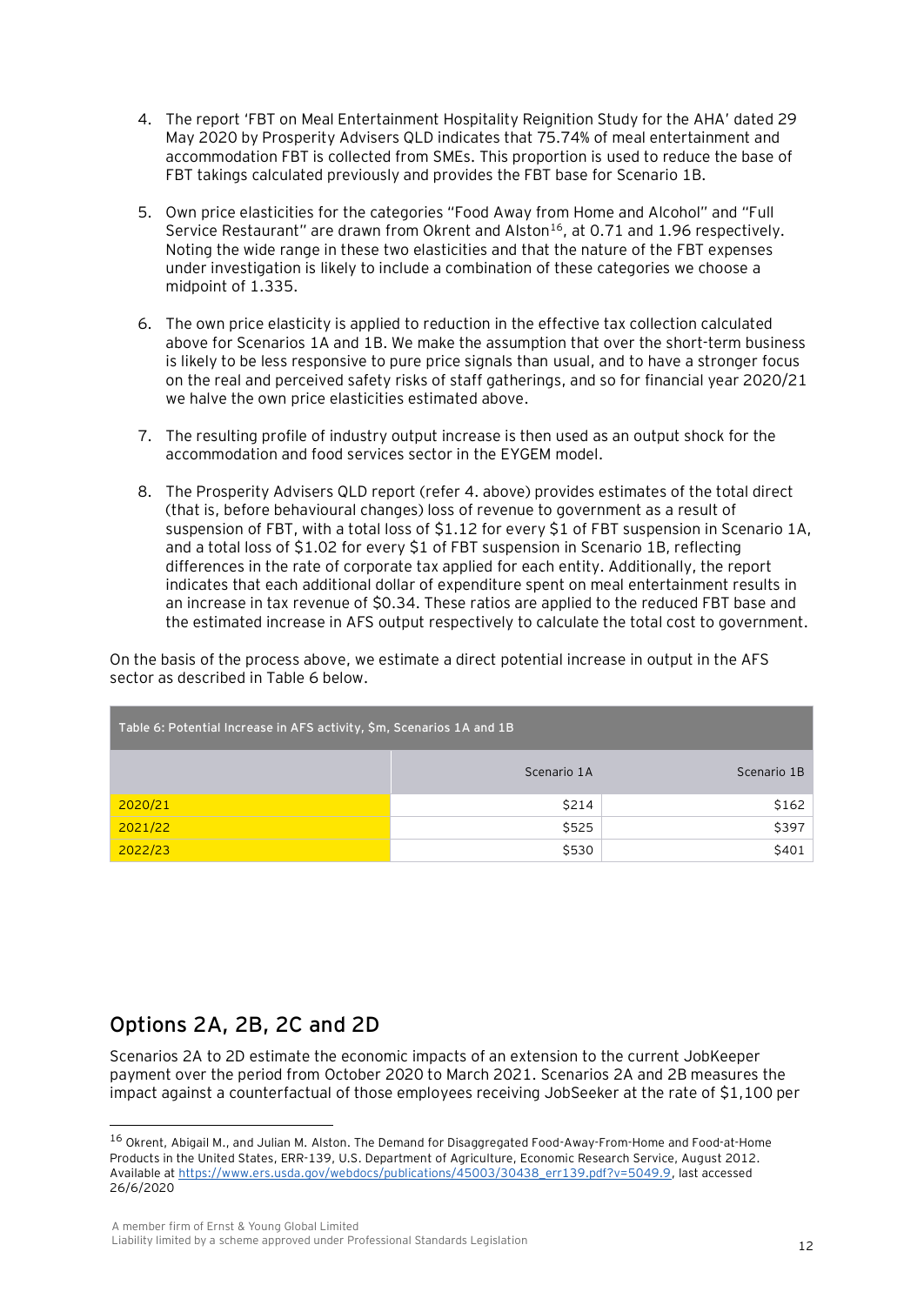fortnight, while Scenarios 2C and 2D measures the impact against those employees receiving JobSeeker at the rate of \$550 per fortnight.

Consultation with the AHA and AusVenueCo suggests that larger enterprises in the sector will have enhanced capability to manage the downturn in the absence of JobKeeper by reducing staff numbers or temporary cessation of activity, while smaller enterprises will have a greater likelihood of permanent closure. Table 7 shows the rate of business exit for 2018/19.

| Table 7: Business counts and exits, 2018/19 |                                        |                                             |                  |                |  |  |
|---------------------------------------------|----------------------------------------|---------------------------------------------|------------------|----------------|--|--|
| Year                                        | Non-employing                          | 1-19 Employees                              | 20-199 Employees | 200+ Employees |  |  |
|                                             | Business operating at start of 2018/19 |                                             |                  |                |  |  |
| Accommodation                               | 6101                                   | 5866                                        | 864              | 63             |  |  |
| Cafes and Restaurants                       | 8685                                   | 31001                                       | 3138             | 81             |  |  |
| <b>Takeaway Food Services</b>               | 7738                                   | 16566                                       | 1350             | 128            |  |  |
| <b>Catering Services</b>                    | 1509                                   | 1897                                        | 282              | 27             |  |  |
| Pubs, Taverns and Bars                      | 1796                                   | 3208                                        | 1324             | 21             |  |  |
| Clubs (Hospitality)                         | 526                                    | 1685                                        | 687              | 37             |  |  |
|                                             | Business exits, 2018/19                |                                             |                  |                |  |  |
| Accommodation                               | 936                                    | 498                                         | 31               | 3              |  |  |
| Cafes and Restaurants                       | 2640                                   | 5288                                        | 190              | $\mathbf{O}$   |  |  |
| <b>Takeaway Food Services</b>               | 1958                                   | 2521                                        | 91               | 3              |  |  |
| <b>Catering Services</b>                    | 366                                    | 264                                         | 11               | $\mathbf{O}$   |  |  |
| Pubs, Taverns and Bars                      | 428                                    | 387                                         | 49               | $\mathbf{O}$   |  |  |
| Clubs (Hospitality)                         | 72                                     | 66                                          | 3                | $\mathbf 0$    |  |  |
|                                             |                                        | Business exits as a share of total, 2018/19 |                  |                |  |  |
| Accommodation                               | 15%                                    | 8%                                          | 4%               | 5%             |  |  |
| Cafes and Restaurants                       | 30%                                    | 17%                                         | 6%               | <b>O%</b>      |  |  |
| <b>Takeaway Food Services</b>               | 25%                                    | 15%                                         | 7%               | 2%             |  |  |
| Catering Services                           | 24%                                    | 14%                                         | 4%               | <b>O%</b>      |  |  |
| Pubs, Taverns and Bars                      | 24%                                    | 12%                                         | 4%               | 0%             |  |  |
| Clubs (Hospitality)                         | 14%                                    | 4%                                          | <b>O%</b>        | <b>O%</b>      |  |  |

*Source: ABS, 8165.0 - Counts of Australian Businesses, including Entries and Exits, June 2015 to June 2019* Based on the advice received from AHA and AusVenueCo, we estimate the economic impacts of this scenario as measured through a reduction in the rate of business departure as follows.

1. The ABS product Counts of Australian Businesses, including Entries and Exits, June 2015 to June 2019, Data Cube  $2^{17}$  provides data on the rate of business entry and exit by industry class and by employment size. This provides data on the number of businesses and the usual rate of exit for Accommodation, Cafes and Restaurants, Takeaway Food Services, Catering Services, Pubs, Taverns and Bars, and Clubs (Hospitality), over the four employment ranges of Non-Employing, 1-19 Employees, 20-199 Employees and 200+ employees. Explanatory notes for the publication note that "Employment excludes non-salaried directors, volunteers, persons paid by commission only, and self-employed persons such as consultants and contractors."

<sup>&</sup>lt;sup>17</sup> Source: ABS 8165.0 - Counts of Australian Businesses, including Entries and Exits, June 2015 to June 2019. Available at https://www.abs.gov.au/AUSSTATS/abs@.nsf/DetailsPage/8165.0June%202015%20to%20June%202019?OpenDocument, last accessed 26/6/2020.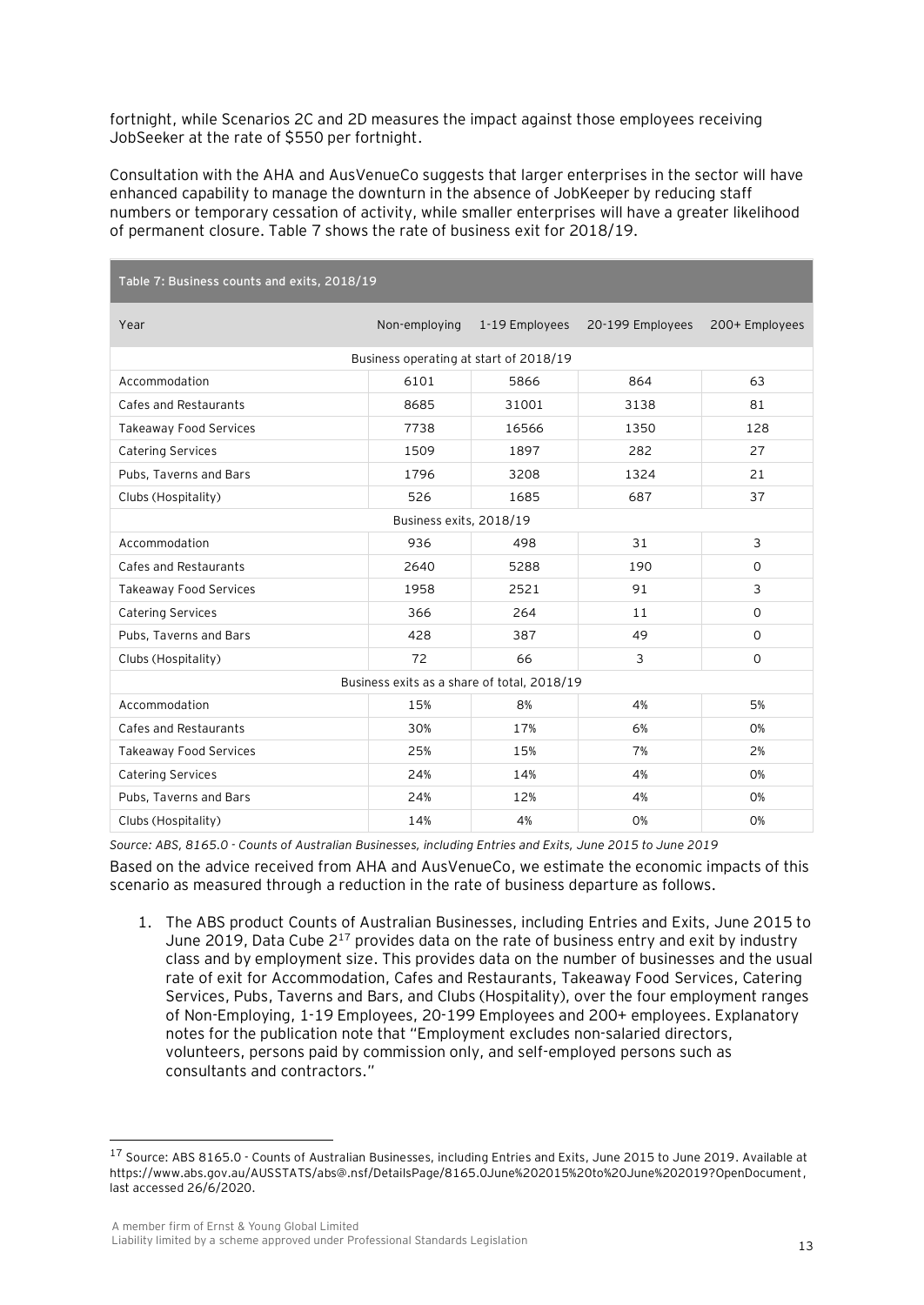- 2. Our analysis makes a conservative assumption that the retention of JobKeeper reduces the closure rate for businesses in the Non-Employing and 1-19 Employees only. Given uncertainty on the potential for the proportion of businesses that would either close altogether or be able to adjust their trading conditions, we assume that the number of business closures avoided is either 25% of the normal rate in Scenarios 2A and 2C, or 50% of the normal rate in 2B and 2D. In Scenarios 2A and 2C this is equivalent to 16,955 AFS employees directly impacted through reduced business closure, and 33,910 employees directly impacted in Scenarios 2B and 2D.
- 3. The ABS product Australian Industry, 2018-19<sup>18</sup> provides data on the level of industry output and employment at the 1-Digit ANZSIC level. For the financial year 2018/19, the AFS sector has industry output per employee of \$101,101.
- 4. JobKeeper provides payments of \$1,500 per fortnight, compared to \$1,100 per fortnight for JobSeeker at the current higher rate and \$550 per fortnight at the old lower rate. Public statements by ATO spokespersons<sup>19</sup> indicate that for persons claiming the tax-free threshold a total of \$192 would be withheld from a fortnightly \$1,100 JobKeeper payment, representing an effective tax rate of 12.8%. Applying this same tax rate to JobSeeker payments of \$550 per fortnight, we derive a net cost of JobKeeper per person of \$174 per week in Scenarios 2A and 2B, and of \$414 per week in Scenarios 2C and 2D.

Applying this ratio of industry output per employee to the number of employees impacted above, we can derive an estimate of the industry output supported through the retention of the JobKeeper program, as shown in Table 8.

| Table 8: Potential Increase in AFS activity, \$m, Scenarios 2A and 2B |             |             |             |             |  |
|-----------------------------------------------------------------------|-------------|-------------|-------------|-------------|--|
|                                                                       | Scenario 2A | Scenario 2B | Scenario 2C | Scenario 2D |  |
| 2020/21                                                               | \$1,286     | \$2,517     | \$1,286     | \$2,517     |  |

<sup>18</sup> Source: 8155.0 - Australian Industry, 2018-19, Australian industry by subdivision. Downloaded from [https://www.abs.gov.au/AUSSTATS/abs@.nsf/DetailsPage/8155.02018-19?OpenDocument.](https://www.abs.gov.au/AUSSTATS/abs@.nsf/DetailsPage/8155.02018-19?OpenDocument) Last accessed 26/6/2020. <sup>19</sup> Se[e https://www.smh.com.au/politics/federal/expecting-a-1500-jobkeeper-payment-not-after-tax-20200501](https://www.smh.com.au/politics/federal/expecting-a-1500-jobkeeper-payment-not-after-tax-20200501-p54p1p.html) [p54p1p.html,](https://www.smh.com.au/politics/federal/expecting-a-1500-jobkeeper-payment-not-after-tax-20200501-p54p1p.html) last accessed 26/6/2020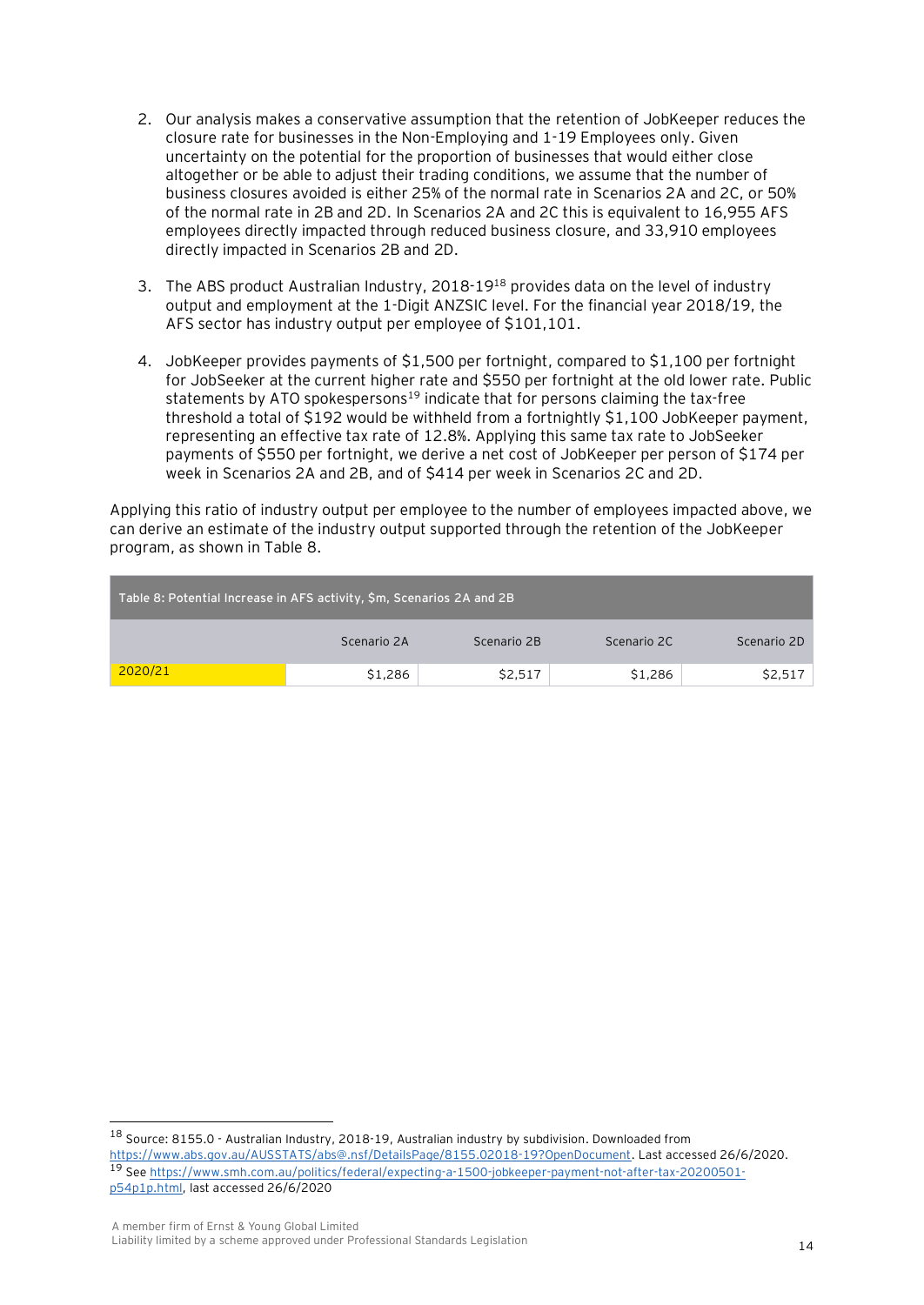# **Appendix B Meal entertainment gross taxable value by industry**

Table 9 below shows the gross taxable value of fringe benefits tax – meal entertainment by 1-digit ANZSIC industry<sup>20</sup>. This is a representation of the value of fringe benefits provided to employees in each industry, in the form of meal entertainment.

| Table 9: Meal entertainment gross taxable value by industry, \$ |                                                   |
|-----------------------------------------------------------------|---------------------------------------------------|
| Industry                                                        | Meal entertainment - Gross taxable<br>value $(5)$ |
| Australian Government Departments                               | 5,314,375                                         |
| All Industries                                                  | 10,312,648                                        |
| A. Agriculture, Forestry and Fishing                            | 2,421,318                                         |
| B. Mining                                                       | 6,581,805                                         |
| C. Manufacturing                                                | 31,755,096                                        |
| D. Electricity, Gas, Water and Waste Services                   | 5,881,107                                         |
| E. Construction                                                 | 25,476,347                                        |
| F. Wholesale Trade                                              | 44,430,878                                        |
| G. Retail Trade                                                 | 11,450,099                                        |
| H. Accommodation and Food Services                              | 3,302,380                                         |
| I. Transport, Postal and Warehousing                            | 9,546,945                                         |
| J. Information Media and Telecommunications                     | 16,729,807                                        |
| K. Financial and Insurance Services                             | 44,156,187                                        |
| L. Rental, Hiring and Real Estate Services                      | 15,780,632                                        |
| M. Professional, Scientific and Technical Services              | 101,467,326                                       |
| N. Administrative and Support Services                          | 17,594,412                                        |
| O. Public Administration and Safety                             | 5,504,813                                         |
| P. Education and Training                                       | 12,013,397                                        |
| Q. Health Care and Social Assistance                            | 14,229,104                                        |
| R. Arts and Recreation Services                                 | 3,759,024                                         |
| S. Other Services                                               | 9,099,341                                         |
| U. Other                                                        | 690,791                                           |

<sup>20</sup> Source: Taxation statistics, Fringe Benefits Tax, 2016-2017, Snapshot Table 2 [https://data.gov.au/data/dataset/taxation-statistics-2016-17/resource/3c11cbfa-5a11-4d1e-8979-8fce1ff2c4d3.](https://data.gov.au/data/dataset/taxation-statistics-2016-17/resource/3c11cbfa-5a11-4d1e-8979-8fce1ff2c4d3) Accessed 19/06/2020.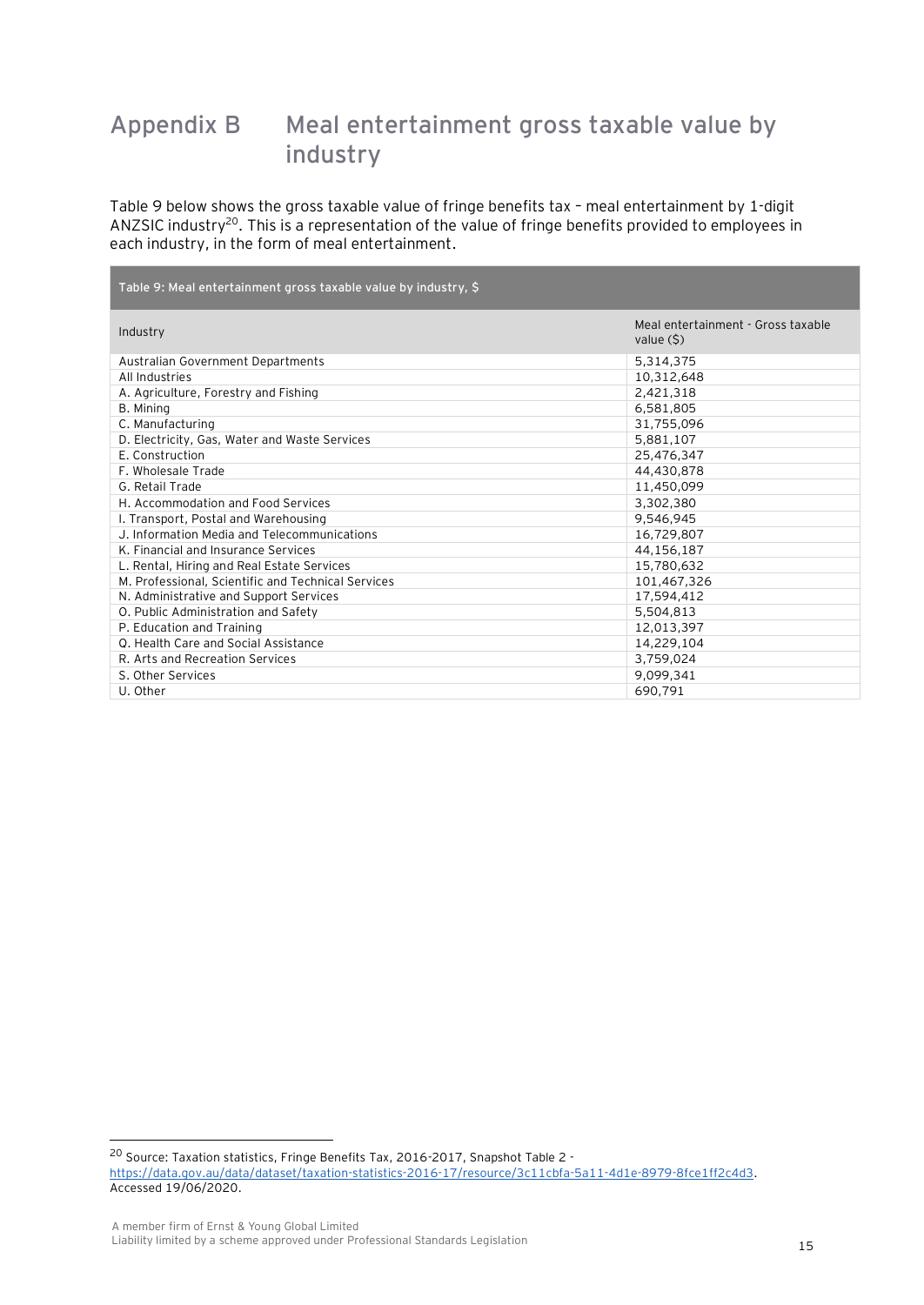# **Appendix C Estimates of employment by electorate**

Table 10 provides estimates of the persons employed in the Accommodation and the Food and Beverage Services sectors for each electoral division in Australia as at December 2019. The definitions of both the Accommodation sector and the Food and Beverage sectors are consistent with the 2-Digit ANZSIC definitions of the sectors. The estimates in this table have been synthesised through a combination of the 2016 Census of Housing and Population<sup>21</sup> and the December 2019 Small Area Labour Market dataset<sup>22</sup>.

The estimation process for the table below is as follows:

- ► From the Census we first extract the number of persons employed in each of the 2-digit ANZSIC sectors 'Accommodation and Food Services, nfd', 'Accommodation', and 'Food and Beverage Services'. Persons employed in the 'Accommodation and Food Services, nfd' sector are redistributed to the 'Accommodation' and 'Food and Beverage Services' sectors on a pro-rata basis.
- The Small Area Labour Market dataset provides quarterly estimates in labour force at a quarterly frequency. The percentage growth in labour force by LGA between June 2016 and December 2019 is applied to the employment derived in the previous step to provide an estimate of employment in these sectors in December 2019.
- Finally, the data is transformed from LGA to Commonwealth Electorate, using shares derived from the Census count of persons by LGA by Commonwealth Electorate.

| Table 10: Accommodation and Food and Beverage Services employment by electorate, persons |               |                            |       |  |  |  |
|------------------------------------------------------------------------------------------|---------------|----------------------------|-------|--|--|--|
| Electorate<br>New South Wales                                                            | Accommodation | Food and Beverage Services | Total |  |  |  |
| <b>Banks</b>                                                                             | 744           | 6,176                      | 6,920 |  |  |  |
| <b>Barton</b>                                                                            | 1,226         | 7,823                      | 9,049 |  |  |  |
| Bennelong                                                                                | 848           | 6,080                      | 6,928 |  |  |  |
| Berowra                                                                                  | 381           | 3,882                      | 4,264 |  |  |  |
| Blaxland                                                                                 | 722           | 5,888                      | 6,609 |  |  |  |
| <b>Bradfield</b>                                                                         | 475           | 4,058                      | 4,533 |  |  |  |
| Calare                                                                                   | 1,268         | 4,867                      | 6,135 |  |  |  |
| Chifley                                                                                  | 602           | 5,039                      | 5,641 |  |  |  |
| Cook                                                                                     | 566           | 4,741                      | 5,307 |  |  |  |
| Cowper                                                                                   | 1,485         | 4,657                      | 6,143 |  |  |  |
| Cunningham                                                                               | 671           | 5,354                      | 6,025 |  |  |  |
| Dobell                                                                                   | 624           | 5,094                      | 5,718 |  |  |  |
| Eden-Monaro                                                                              | 1,937         | 4,816                      | 6,752 |  |  |  |
| Farrer                                                                                   | 1,343         | 5,152                      | 6,495 |  |  |  |
| Fowler                                                                                   | 356           | 4,631                      | 4,987 |  |  |  |

<sup>21</sup> TableBuilder query. 2016 Census - Employment, Income and Education dataset. Source:

https://www.abs.gov.au/websitedbs/D3310114.nsf/Home/Census?OpenDocument&ref=topBar

<sup>22</sup> Small Area Labour Markets publication, December quarter 2019, Table 2. Source: https://www.employment.gov.au/smallarea-labour-markets-publication-0. Accessed 19 June 2020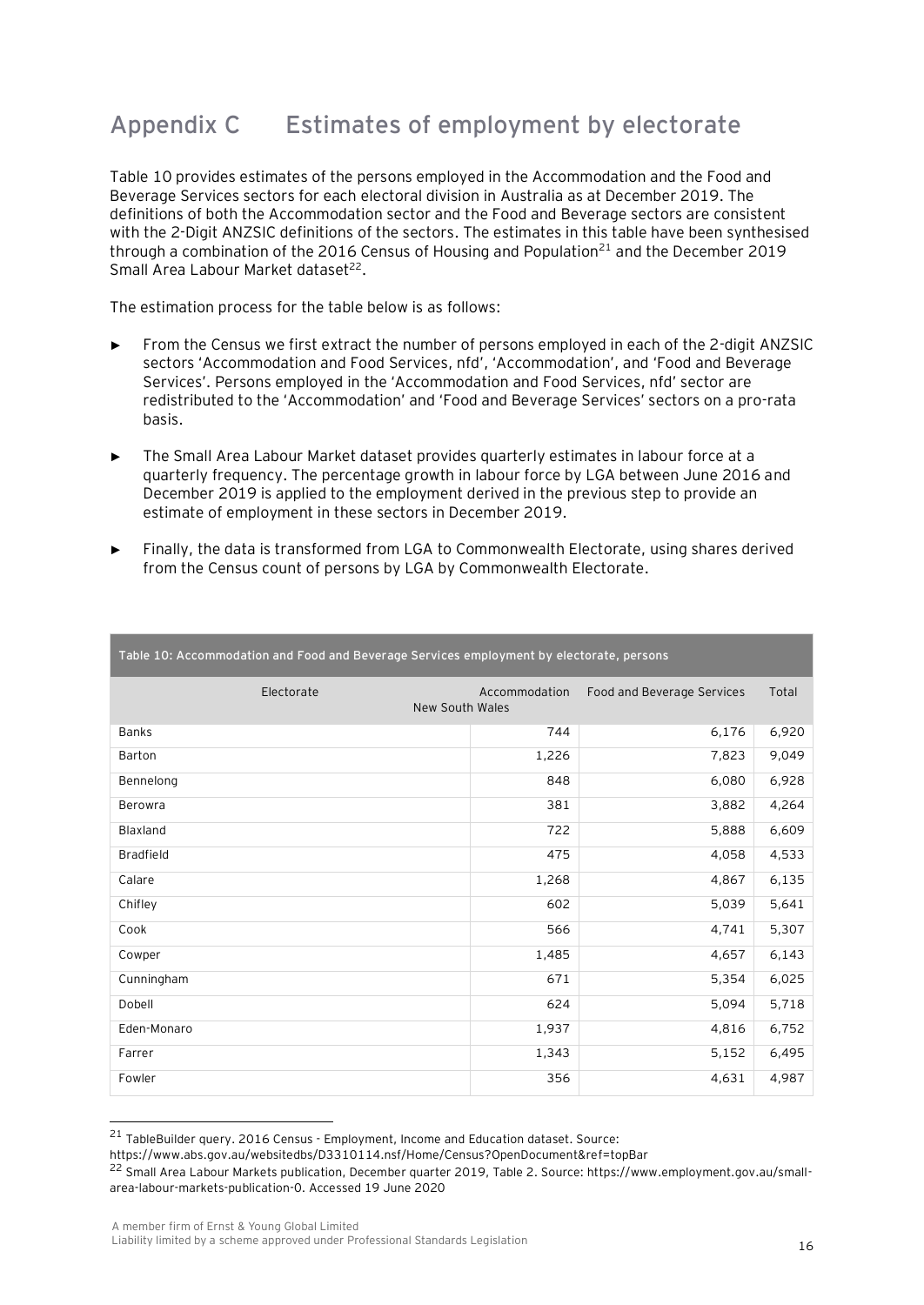|  |  | Table 10: Accommodation and Food and Beverage Services employment by electorate, persons |
|--|--|------------------------------------------------------------------------------------------|
|--|--|------------------------------------------------------------------------------------------|

| Electorate      | Accommodation | Food and Beverage Services | Total  |
|-----------------|---------------|----------------------------|--------|
| Gilmore         | 1,375         | 4,509                      | 5,884  |
| Grayndler       | 947           | 6,039                      | 6,986  |
| Greenway        | 609           | 5,070                      | 5,678  |
| Hughes          | 402           | 4,216                      | 4,618  |
| Hume            | 583           | 4,709                      | 5,292  |
| Hunter          | 1,080         | 5,257                      | 6,337  |
| Kingsford Smith | 1,199         | 6,973                      | 8,172  |
| Lindsay         | 391           | 5,207                      | 5,598  |
| Lyne            | 1,146         | 4,102                      | 5,248  |
| Macarthur       | 530           | 5,107                      | 5,637  |
| Mackellar       | 506           | 4,688                      | 5,194  |
| Macquarie       | 1,031         | 3,882                      | 4,913  |
| McMahon         | 536           | 5,286                      | 5,822  |
| Mitchell        | 461           | 4,266                      | 4,726  |
| New England     | 1,082         | 4,325                      | 5,407  |
| Newcastle       | 773           | 7,097                      | 7,870  |
| North Sydney    | 844           | 4,953                      | 5,796  |
| Page            | 1,114         | 4,602                      | 5,716  |
| Parkes          | 1,196         | 3,736                      | 4,932  |
| Parramatta      | 824           | 6,251                      | 7,075  |
| Paterson        | 1,234         | 5,603                      | 6,837  |
| Reid            | 957           | 7,482                      | 8,439  |
| Richmond        | 2,058         | 6,039                      | 8,097  |
| Riverina        | 976           | 4,370                      | 5,346  |
| Robertson       | 580           | 4,731                      | 5,311  |
| Shortland       | 496           | 4,777                      | 5,273  |
| Sydney          | 2,893         | 15,979                     | 18,873 |
| Warringah       | 567           | 4,518                      | 5,086  |
| Watson          | 756           | 6,140                      | 6,896  |
| Wentworth       | 1,036         | 6,110                      | 7,145  |
| Werriwa         | 425           | 4,945                      | 5,370  |
| Whitlam         | 717           | 5,131                      | 5,848  |
| Victoria        |               |                            |        |
| Aston           | 279           | 3,997                      | 4,276  |
| <b>Ballarat</b> | 883           | 5,000                      | 5,884  |
| Batman          | 787           | 7,064                      | 7,851  |
| Bendigo         | 721           | 4,459                      | 5,181  |
| <b>Bruce</b>    | 492           | 5,557                      | 6,049  |
| Calwell         | 576           | 5,275                      | 5,851  |
| Casey           | 566           | 3,760                      | 4,326  |
| Chisholm        | 535           | 6,017                      | 6,552  |

A member firm of Ernst & Young Global Limited

Liability limited by a scheme approved under Professional Standards Legislation 17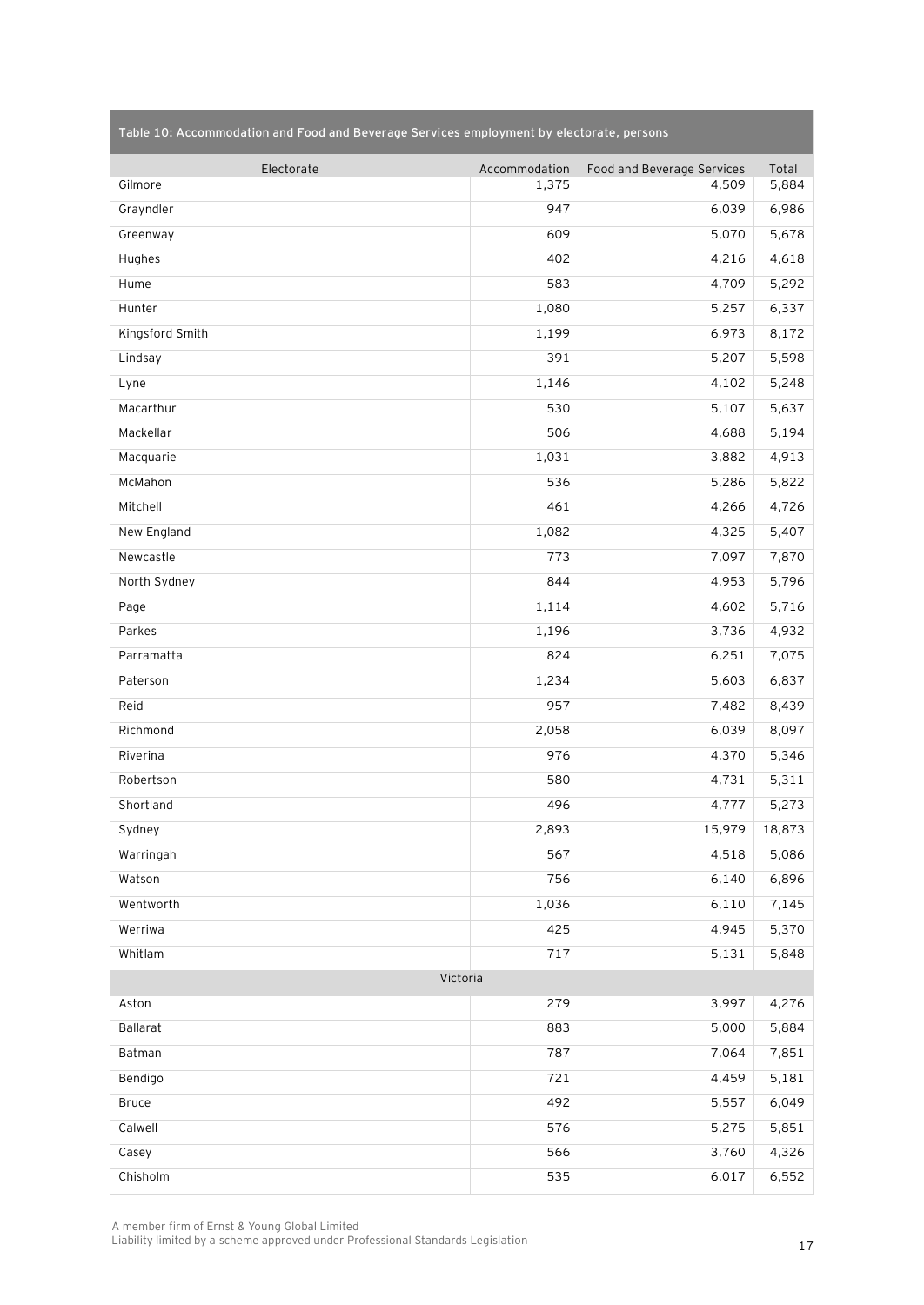| Electorate      | Accommodation | Food and Beverage Services | Total  |
|-----------------|---------------|----------------------------|--------|
| Corangamite     | 1,215         | 4,982                      | 6,197  |
| Corio           | 648           | 5,186                      | 5,834  |
| Deakin          | 379           | 4,670                      | 5,050  |
| Dunkley         | 409           | 4,273                      | 4,682  |
| Flinders        | 821           | 4,603                      | 5,424  |
| Gellibrand      | 988           | 6,497                      | 7,485  |
| Gippsland       | 1,012         | 3,874                      | 4,886  |
| Goldstein       | 472           | 4,228                      | 4,699  |
| Gorton          | 690           | 6,439                      | 7,129  |
| Higgins         | 751           | 6,284                      | 7,035  |
| Holt            | 404           | 6,127                      | 6,531  |
| Hotham          | 462           | 4,886                      | 5,348  |
| Indi            | 1,713         | 3,991                      | 5,705  |
| Isaacs          | 399           | 4,947                      | 5,347  |
| Jagajaga        | 351           | 3,800                      | 4,151  |
| Kooyong         | 484           | 5,101                      | 5,585  |
| La Trobe        | 371           | 4,660                      | 5,031  |
| Lalor           | 1,224         | 7,557                      | 8,781  |
| Mallee          | 853           | 3,016                      | 3,870  |
| Maribyrnong     | 812           | 6,109                      | 6,920  |
| McEwen          | 682           | 6,315                      | 6,997  |
| McMillan        | 781           | 4,695                      | 5,476  |
| Melbourne       | 2,391         | 14,994                     | 17,385 |
| Melbourne Ports | 1,396         | 8,101                      | 9,497  |
| Menzies         | 346           | 4,657                      | 5,003  |
| Murray          | 909           | 3,849                      | 4,758  |
| Scullin         | 460           | 5,146                      | 5,606  |
| Wannon          | 1,002         | 3,759                      | 4,761  |
| Wills           | 1,015         | 7,591                      | 8,606  |
| Queensland      |               |                            |        |
| Blair           | 402           | 4,081                      | 4,484  |
| Bonner          | 737           | 5,923                      | 6,660  |
| Bowman          | 366           | 4,385                      | 4,751  |
| Brisbane        | 807           | 6,488                      | 7,295  |
| Capricornia     | 1,318         | 4,187                      | 5,505  |
| Dawson          | 2,365         | 4,278                      | 6,643  |
| Dickson         | 348           | 4,124                      | 4,471  |
| Fadden          | 2,627         | 7,309                      | 9,936  |
| Fairfax         | 1,454         | 5,734                      | 7,188  |
| Fisher          | 1,327         | 5,237                      | 6,564  |
| Flynn           | 1,346         | 3,702                      | 5,048  |

**Table 10: Accommodation and Food and Beverage Services employment by electorate, persons**

A member firm of Ernst & Young Global Limited

Liability limited by a scheme approved under Professional Standards Legislation 18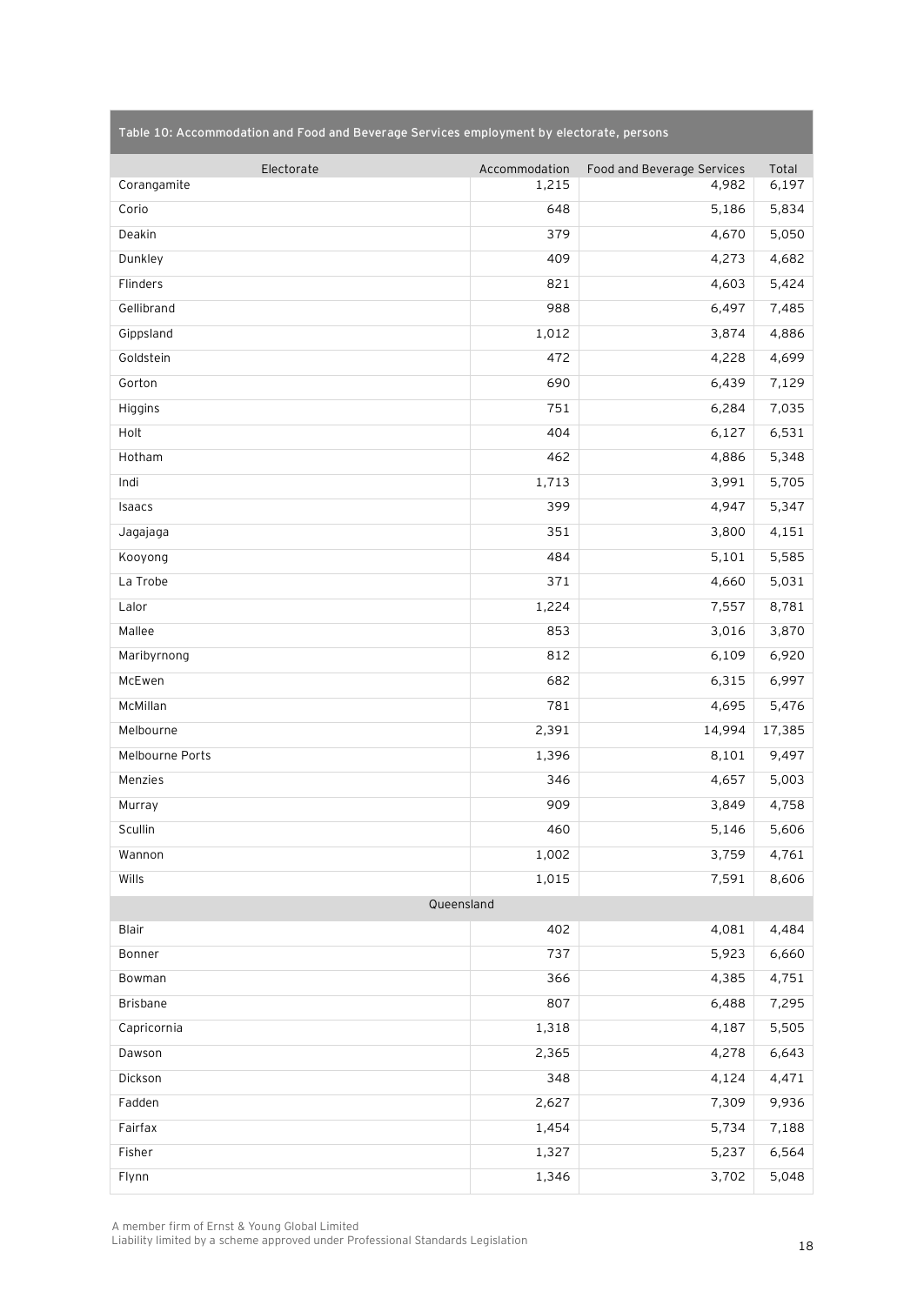| Electorate<br>Forde | Accommodation<br>948 | Food and Beverage Services<br>4,898 | Total<br>5,846 |  |
|---------------------|----------------------|-------------------------------------|----------------|--|
| Griffith            | 776                  | 6,239                               | 7,015          |  |
| Groom               | 463                  | 3,478                               | 3,940          |  |
| Herbert             | 885                  | 5,046                               | 5,931          |  |
| Hinkler             | 940                  | 3,316                               | 4,255          |  |
| Kennedy             | 1,623                | 3,489                               | 5,112          |  |
| Leichhardt          | 3,910                | 6,275                               | 10,185         |  |
| Lilley              | 765                  | 6,151                               | 6,916          |  |
| Longman             | 382                  | 4,529                               | 4,911          |  |
| Maranoa             | 1,363                | 3,188                               | 4,551          |  |
| McPherson           | 2,347                | 6,533                               | 8,880          |  |
| Moncrieff           | 2,489                | 6,927                               | 9,417          |  |
| Moreton             | 779                  | 6,257                               | 7,036          |  |
| Oxley               | 645                  | 5,744                               | 6,389          |  |
| Petrie              | 502                  | 5,114                               | 5,616          |  |
| Rankin              | 520                  | 5,104                               | 5,625          |  |
| Ryan                | 765                  | 6,149                               | 6,915          |  |
| Wide Bay            | 1,640                | 4,331                               | 5,971          |  |
| Wright              | 1,100                | 4,324                               | 5,425          |  |
| South Australia     |                      |                                     |                |  |
| Adelaide            | 1,010                | 6,272                               | 7,282          |  |
| Barker              | 1,232                | 3,505                               | 4,736          |  |
| Boothby             | 627                  | 4,558                               | 5,186          |  |
| Grey                | 1,326                | 3,141                               | 4,467          |  |
| Hindmarsh           | 834                  | 5,486                               | 6,320          |  |
| Kingston            | 560                  | 4,123                               | 4,683          |  |
| Makin               | 419                  | 3,978                               | 4,397          |  |
| Mayo                | 971                  | 3,836                               | 4,807          |  |
| Port Adelaide       | 671                  | 4,963                               | 5,634          |  |
| Sturt               | 559                  | 4,809                               | 5,368          |  |
| Wakefield           | 574                  | 4,032                               | 4,606          |  |
| Western Australia   |                      |                                     |                |  |
| <b>Brand</b>        | 325                  | 4,597                               | 4,922          |  |
| <b>Burt</b>         | 516                  | 4,937                               | 5,454          |  |
| Canning             | 476                  | 3,943                               | 4,418          |  |
| Cowan               | 483                  | 4,580                               | 5,063          |  |
| Curtin              | 500                  | 4,474                               | 4,974          |  |
| Durack              | 2,150                | 3,505                               | 5,655          |  |
| Forrest             | 1,745                | 4,361                               | 6,106          |  |
| Fremantle           | 514                  | 4,578                               | 5,092          |  |
| Hasluck             | 428                  | 3,859                               | 4,287          |  |

**Table 10: Accommodation and Food and Beverage Services employment by electorate, persons**

A member firm of Ernst & Young Global Limited

Liability limited by a scheme approved under Professional Standards Legislation 19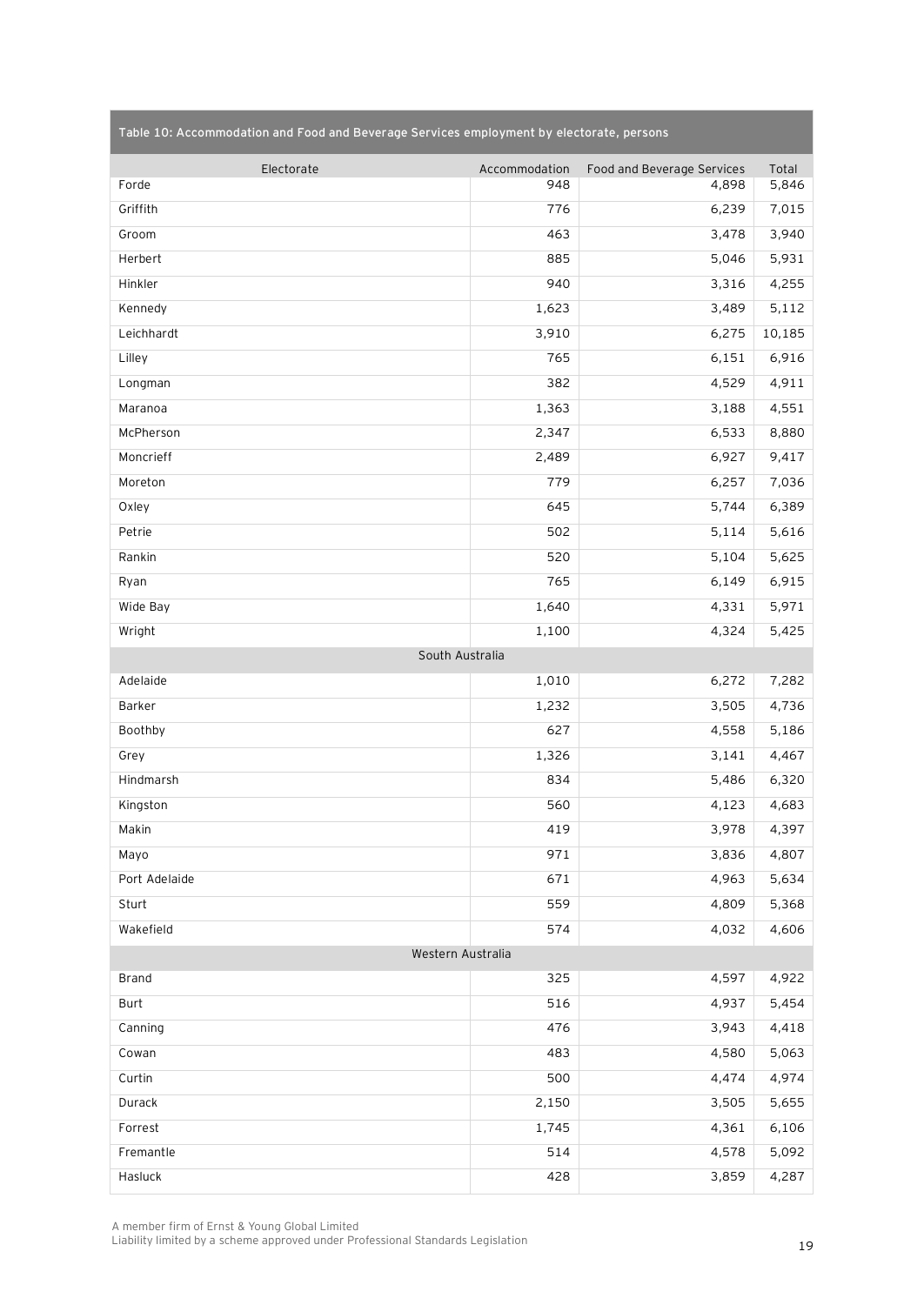| Electorate                   | Accommodation | Food and Beverage Services | Total |  |
|------------------------------|---------------|----------------------------|-------|--|
| Moore                        | 417           | 3,972                      | 4,388 |  |
| O'Connor                     | 1,557         | 3,179                      | 4,736 |  |
| Pearce                       | 725           | 5,276                      | 6,001 |  |
| Perth                        | 865           | 6,607                      | 7,472 |  |
| Stirling                     | 584           | 5,323                      | 5,907 |  |
| Swan                         | 1,011         | 6,597                      | 7,609 |  |
| Tangney                      | 467           | 4,611                      | 5,078 |  |
| Tasmania                     |               |                            |       |  |
| <b>Bass</b>                  | 848           | 3,052                      | 3,900 |  |
| <b>Braddon</b>               | 712           | 2,419                      | 3,131 |  |
| Denison                      | 1,022         | 4,202                      | 5,224 |  |
| Franklin                     | 782           | 2,637                      | 3,419 |  |
| Lyons                        | 1,164         | 2,496                      | 3,659 |  |
| Northern Territory           |               |                            |       |  |
| Lingiari                     | 1,894         | 1,821                      | 3,716 |  |
| Solomon                      | 1,219         | 3,823                      | 5,043 |  |
| Australian Capital Territory |               |                            |       |  |
| Canberra                     | 1,101         | 6,340                      | 7,442 |  |
| Fenner                       | 1,148         | 6,610                      | 7,759 |  |

**Table 10: Accommodation and Food and Beverage Services employment by electorate, persons**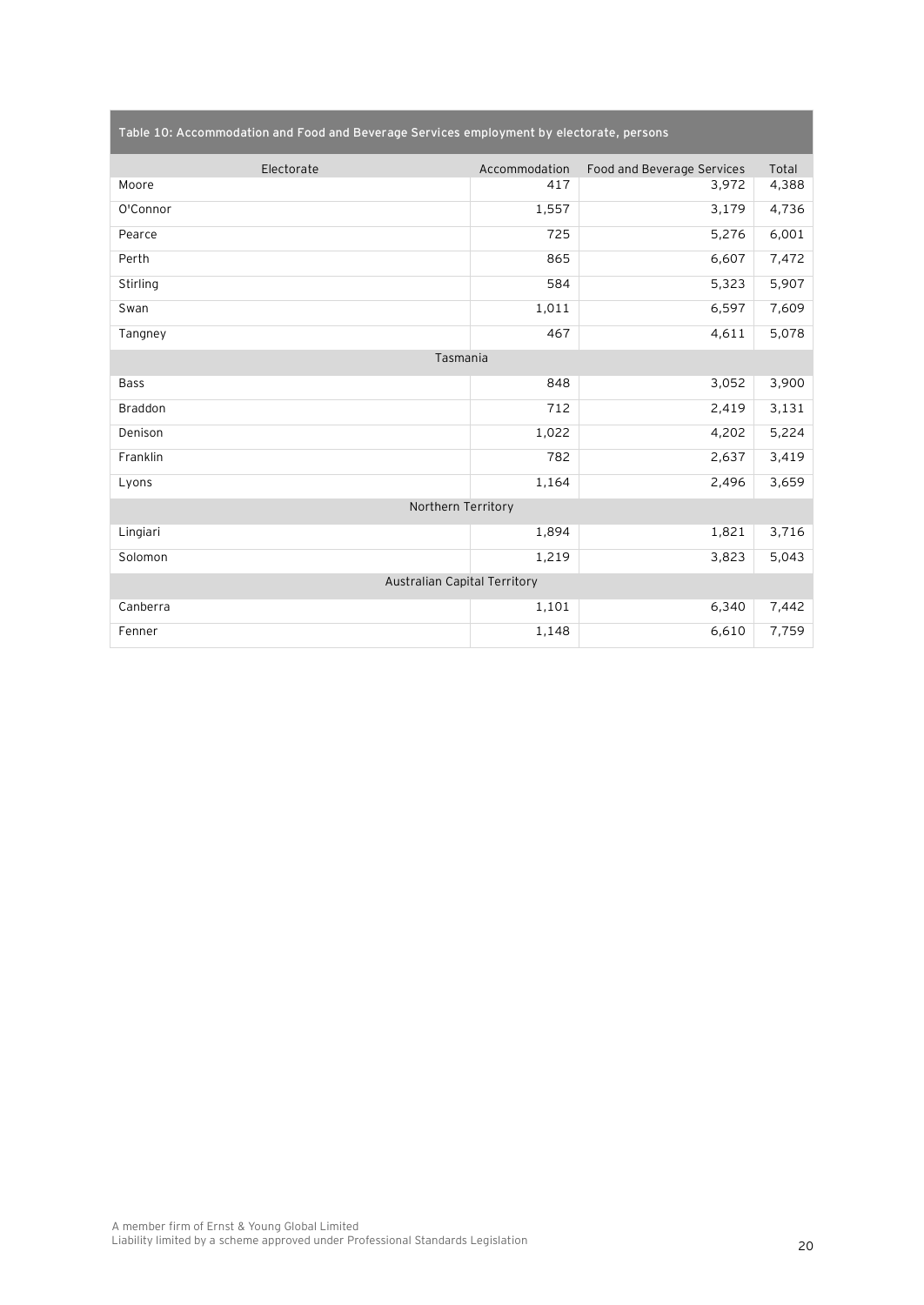# **Appendix D EYGEM Model**

Economic impact analysis measures the net impact of changes on an economy. It is used to measure the net change in response to a given event (e.g. such as the loss of an activity, or increased expenditure in a particular sector). The key economic metrics are expressed in terms of changes to gross domestic product, employment and other macro-economic indicators.

The EYGEM model is a large scale, dynamic, multi-region, multi-commodity CGE model of the world economy. The EYGEM model enjoys significant flexibility both at the regional and sectoral level, including the capability to individually identify subregions of Australia, including (but not limited to) at the SA4 or the LGA level as separate economic regions. This capability to identify subnational regions is also readily extended to other international regions.

EYGEM draws on the global CGE modelling framework developed by the Global Trade Analysis Project (GTAP) based at Purdue University in the United States. Their model is described in Hertel (1997), with its antecedent being the Industry Commission's Salter model (Jomini et al 1991). The GTAP model was greatly enhanced by the Australian Bureau of Agriculture and Resource Economics (ABARE) to incorporate dynamic capabilities. The MEGABARE model (ABARE 1996) and its successor, the Global Trade and Environment Model (Pant 2002), were the fruits of ABARE's efforts.

Our model is implemented in modern data science frameworks, including Python and Pandas, and has a user-friendly Excel interface. Our frameworks are specifically designed to improve auditing a paper trail in modelling exercises, reduce the risk of modelling error, and allow for (for example) systematic sensitivity analysis.

### **Overview of the modelling framework**

EYGEM is based on a substantial body of accepted microeconomic theory. Key assumptions underpinning the model are:

- The model contains a 'regional consumer' that receives all income from factor payments (labour, capital, land and natural resources), taxes and net foreign income from borrowing (lending).
- ► Income is allocated across household consumption, government consumption and savings so as to maximise a Cobb-Douglas utility function.
- ► Household consumption for composite goods is determined by minimising expenditure via a CDE (Constant Differences of Elasticities) expenditure function. For most regions, households can source consumption goods only from domestic and imported sources. In the Australian regions, households can also source goods from interstate. In all cases, the choice of commodities by source is determined by a CRESH (Constant Ratios of Elasticities Substitution, Homothetic) utility function.
- ► Government consumption for composite goods, and goods from different sources (domestic, imported and interstate), is determined by maximising utility via a Cobb-Douglas utility function.
- ► All savings generated in each region are used to purchase bonds whose price movements reflect movements in the price of creating capital.
- ► Producers supply goods by combining aggregate intermediate inputs and primary factors in fixed proportions (the Leontief assumption). Composite intermediate inputs are also combined in fixed proportions, whereas individual primary factors are combined using a CES production function.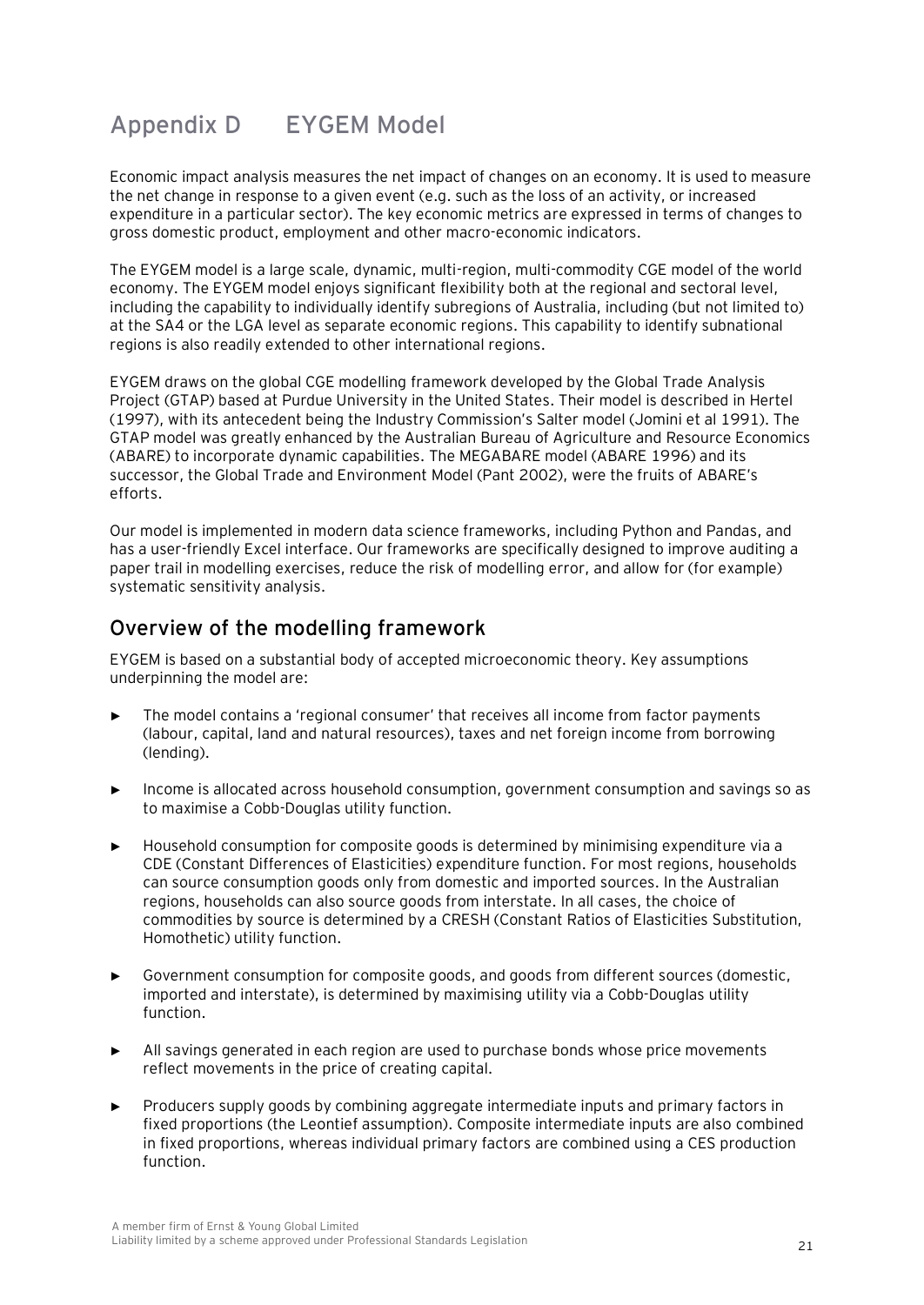- ► Producers are cost minimisers, and in doing so choose between domestic, imported and interstate intermediate inputs via a CRESH production function.
- The supply of labour is positively influenced by movements in the real wage rate governed by an elasticity of supply. This is most often assumed to be 0.15 for central case scenarios, and 0.3 for high side scenarios, depending on the employment market conditions for the region under consideration.
- ► Investment takes place in a global market and allows for different regions to have different rates of return that reflect different risk profiles and policy impediments to investment. A global investor ranks countries as investment destinations based on two factors: global investment and rates of return in a given region compared with global rates of return.
- Once aggregate investment is determined in each region, the regional investor constructs capital goods by combining composite investment goods in fixed proportions, and minimises costs by choosing between domestic, imported and interstate sources for these goods via a CRESH production function.
- Prices are determined via market-clearing conditions that require sectoral output (supply) to equal the amount sold (demand) to final users (households and government), intermediate users (firms and investors), foreigners (international exports), and other Australian regions (interstate exports).
- ► For internationally-traded goods (imports and exports), the Armington assumption is applied whereby the same goods produced in different countries are treated as imperfect substitutes. But in relative terms imported goods from different regions are treated as closer substitutes than domestically-produced goods and imported composites. Goods traded interstate within the Australian regions are assumed to be closer substitutes again.
- The model accounts for greenhouse gas emissions from fossil fuel combustion. Taxes can be applied to emissions, which are converted to good-specific sales taxes that impact on demand. Emission quotas can be set by region and these can be traded, at a value equal to the carbon tax avoided, where a region's emissions fall below or exceed their quota.

## **Dynamics of EYGEM**

EYGEM is a recursive dynamic model that solves year-on-year over a specified timeframe. This has two main advantages. First, dynamics allows a richer specification of the model in that issues such as debt accumulation (which facilitates the ability to model international capital flows) and labour market dynamics are able to be modelled in a more sophisticated manner. Second, scenario analysis using a model such as EYGEM can be greatly enhanced by the ability to alter the baseline, or reference case, to account for key developments or uncertainties.

The model is then used to project the relationship between variables under different scenarios, or states, over a pre-defined period. This is illustrated in [Figure 1](#page-23-0), where a reference case or 'baseline' forms the basis of the analysis undertaken using EYGEM. The model is solved year-by-year from time 0 which reflects the base year of the model (2020) to a predetermined end year (in this case 2050).

The 'Variable' represented in the figure could be one of the hundreds or thousands represented in the model ranging from macroeconomic indicators such as real GDP to sectoral variables such as the exports of iron and steel from Australia. In the figure, the percentage changed in the variables have been converted to an index (= 1.0 in 2020) and is projected to increase by 2050.

Set against this baseline is, in [Figure 1](#page-23-0), a 'Policy' scenario. This scenario represents the impacts of a policy change or different assumptions about economic development that results in a new projection of the path of the variable over the simulation time period. The impacts of the policy/assumption change are reflected in the differences in the variable at time T. It is important to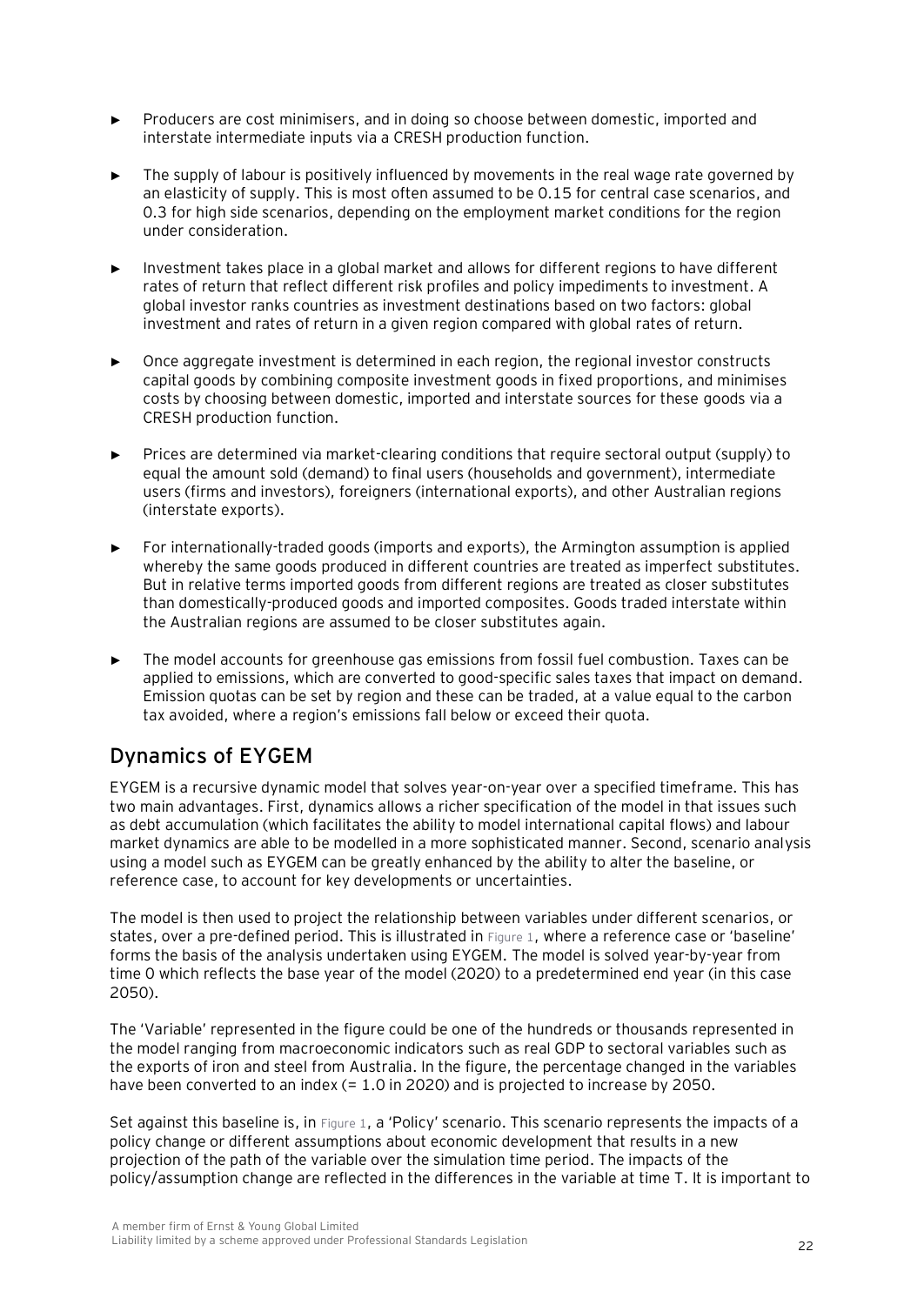note that the differences between the baseline and policy scenario are tracked over the entire timeframe of the simulation.

<span id="page-23-0"></span>**Figure 1: Dynamic simulation using EYGEM**



### **Detailed interdependencies**

The model is underpinned by a detailed, global database. The model's database is 'benchmarked' or 'calibrated' so that initial equilibrium solution exists that replicates actual sectoral production, consumption, trade and factor usage. It contains 141 regions and 64 sectors for a base year of 2007, and is the benchmark dataset for applied, global general equilibrium modelling. This database produced by the Global Trade Analysis Project (GTAP) at Purdue University is the most detailed and comprehensive database of its type in the world. Used by some 700 researchers globally, the database is a truly international, collaborative research effort that is fully documented and transparent.

The EYGEM model is primarily based on input-output or social accounting matrices, as a means of describing how economies are linked through production, consumption, trade and investment flows. For example, the model considers:

- direct linkages between industries and countries through purchases and sales of each other's goods and services; and
- indirect linkages through mechanisms such as the collective competition for available resources, such as labour, that operates in an economy-wide or global context.